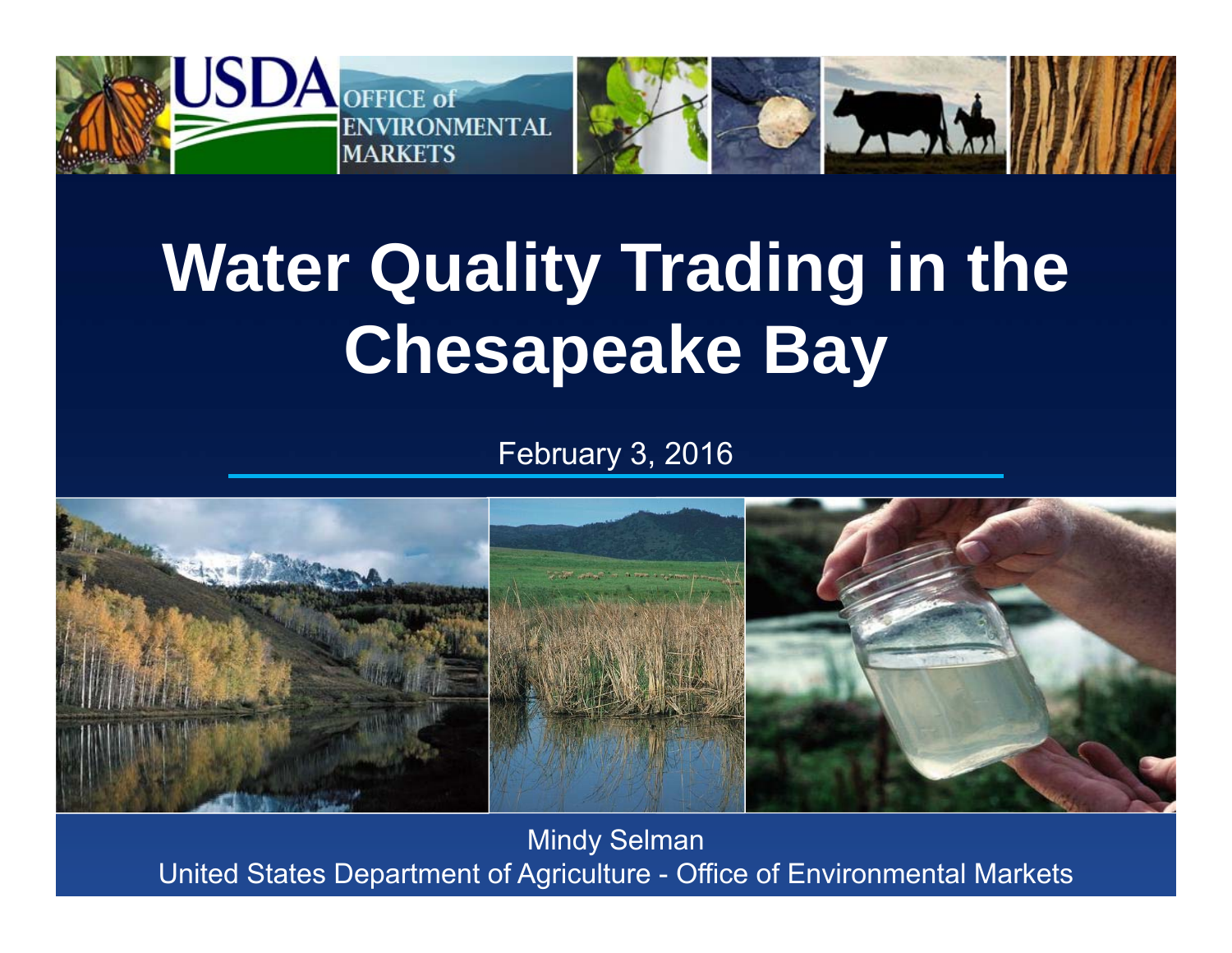

### What is Water Quality Trading

- Regulated source purchases credits in lieu of upgrades
- $\bullet$ New or expanding source purchases an allocation
- • Credits generated by other regulated sources or from unregulated sources like agriculture.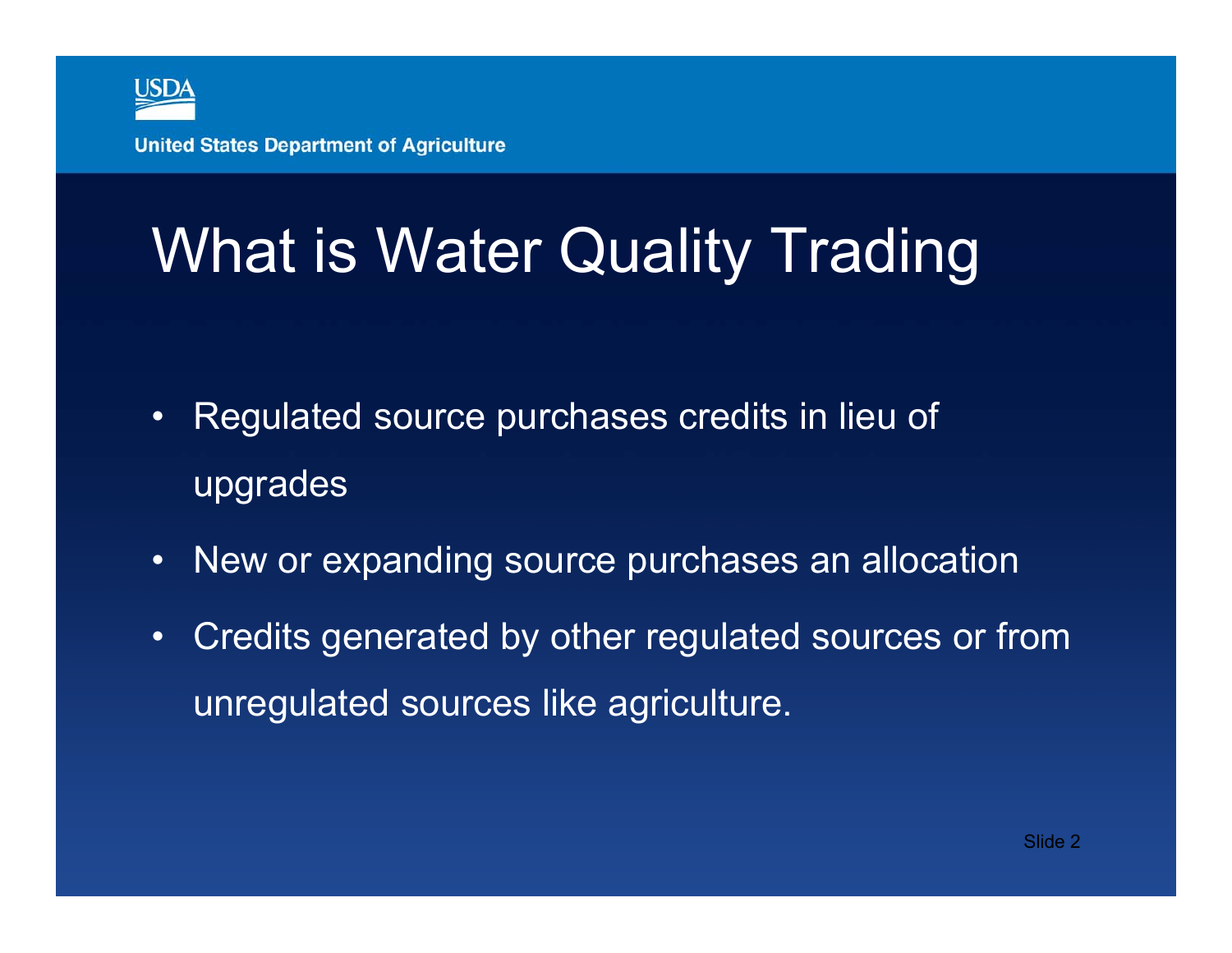

## Benefits of WQT

- $\bullet$ Reduces cost of compliance
- $\bullet$ Accelerates pace of compliance
- $\bullet$ Allows for growth under a pollution cap
- $\bullet$  Provide incentive for nonregulated sources to meet TMDL allocation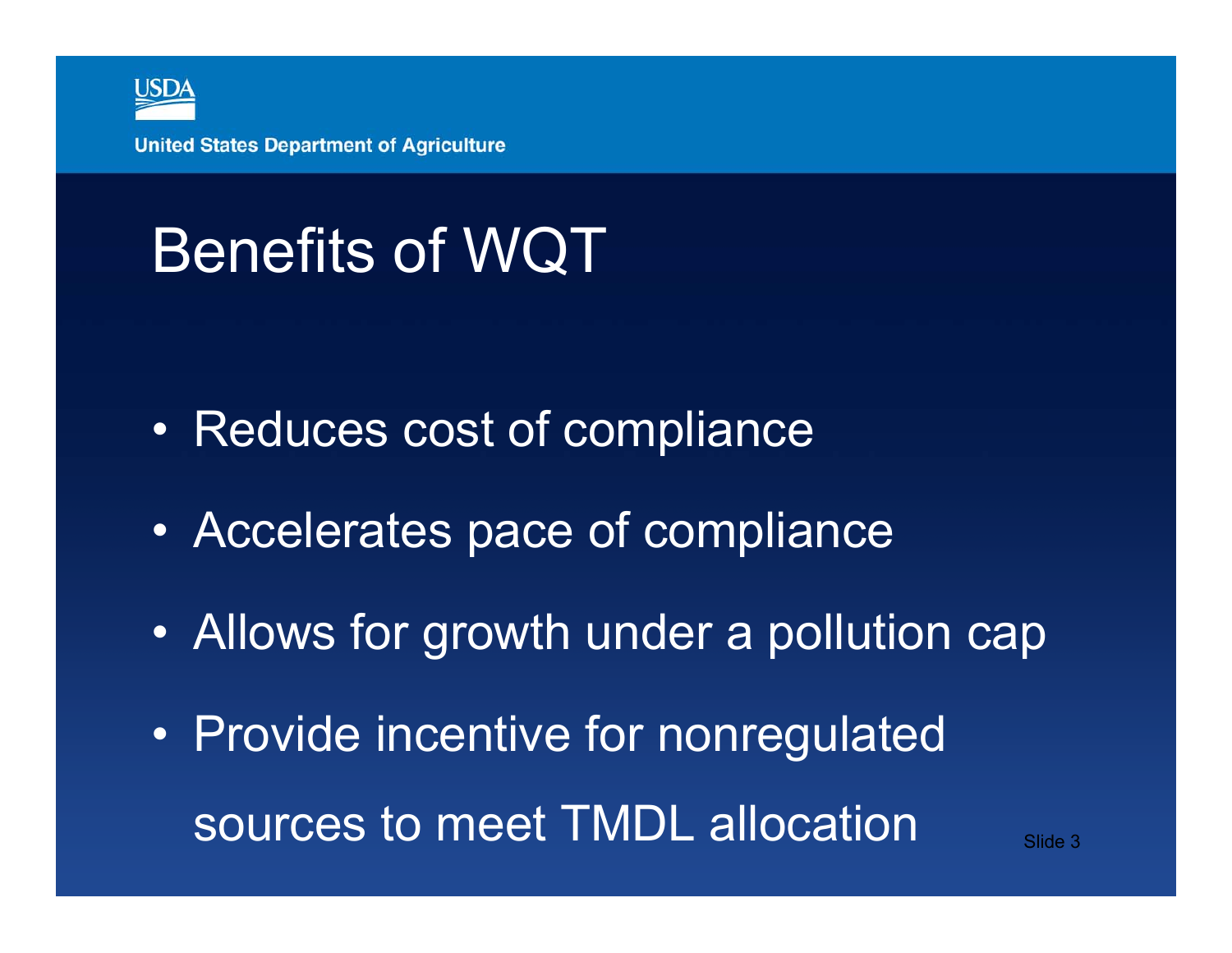

### Drivers for WQT in the Chesapeake Bay

- $\bullet$ Chesapeake Bay 2000 Agreement
- $\bullet$ Chesapeake Bay TMDL
- • State-level policies/permits
	- NPDES permits
	- Post-construction Stormwater
	- MS4 permits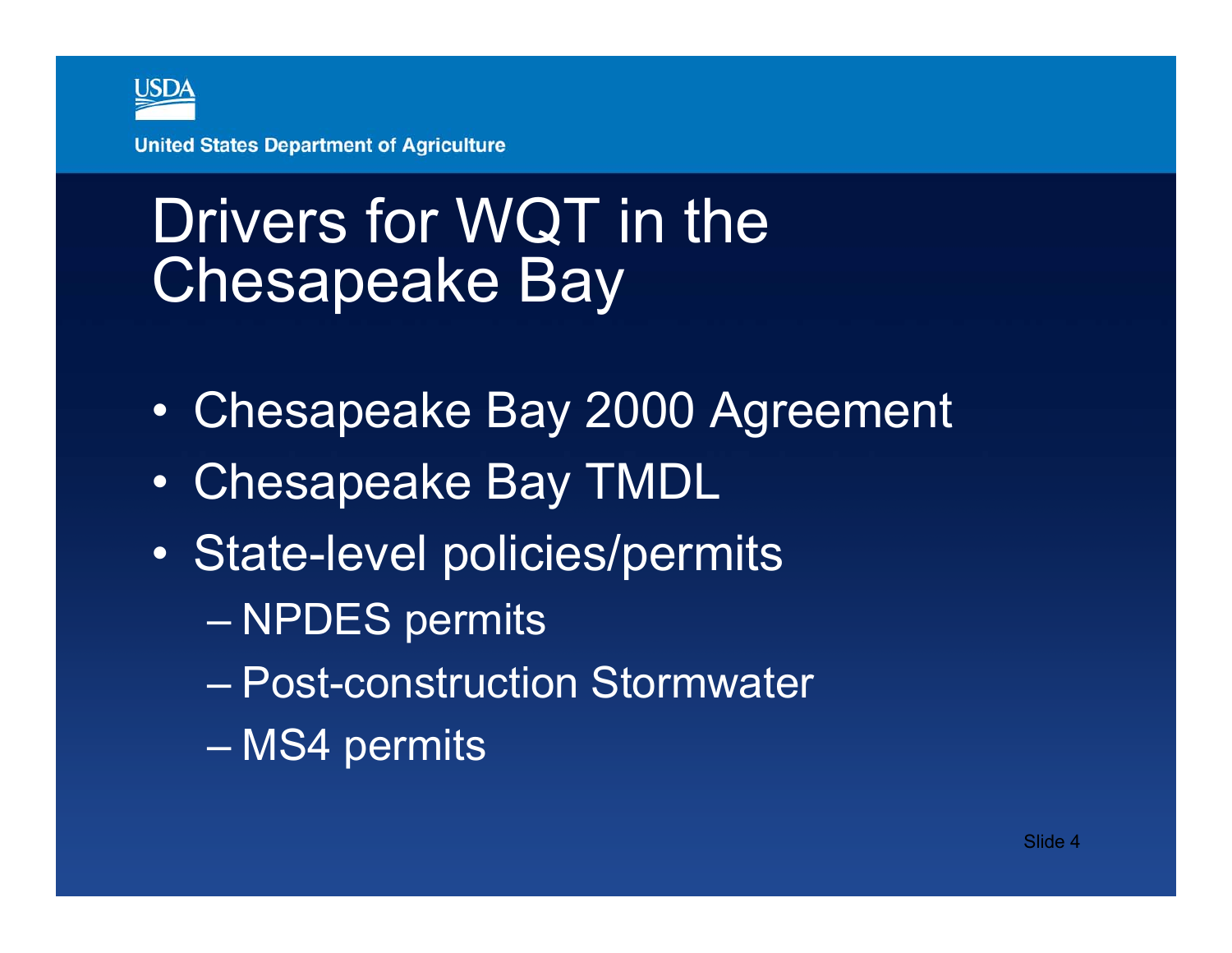

### Trading Example

#### Annual discharges into a local stream

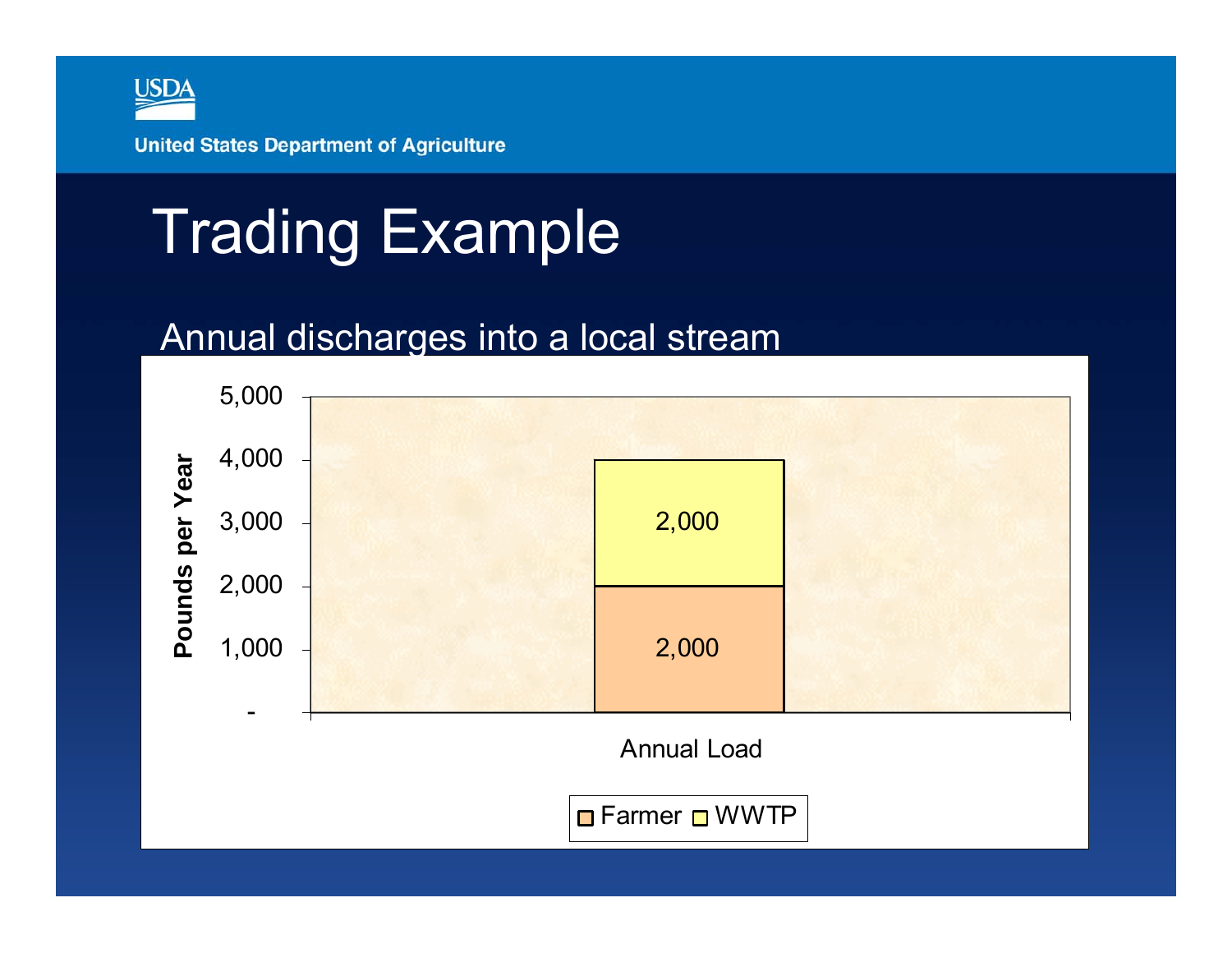

### Trading Example

### State adopts phosphorus TMDL

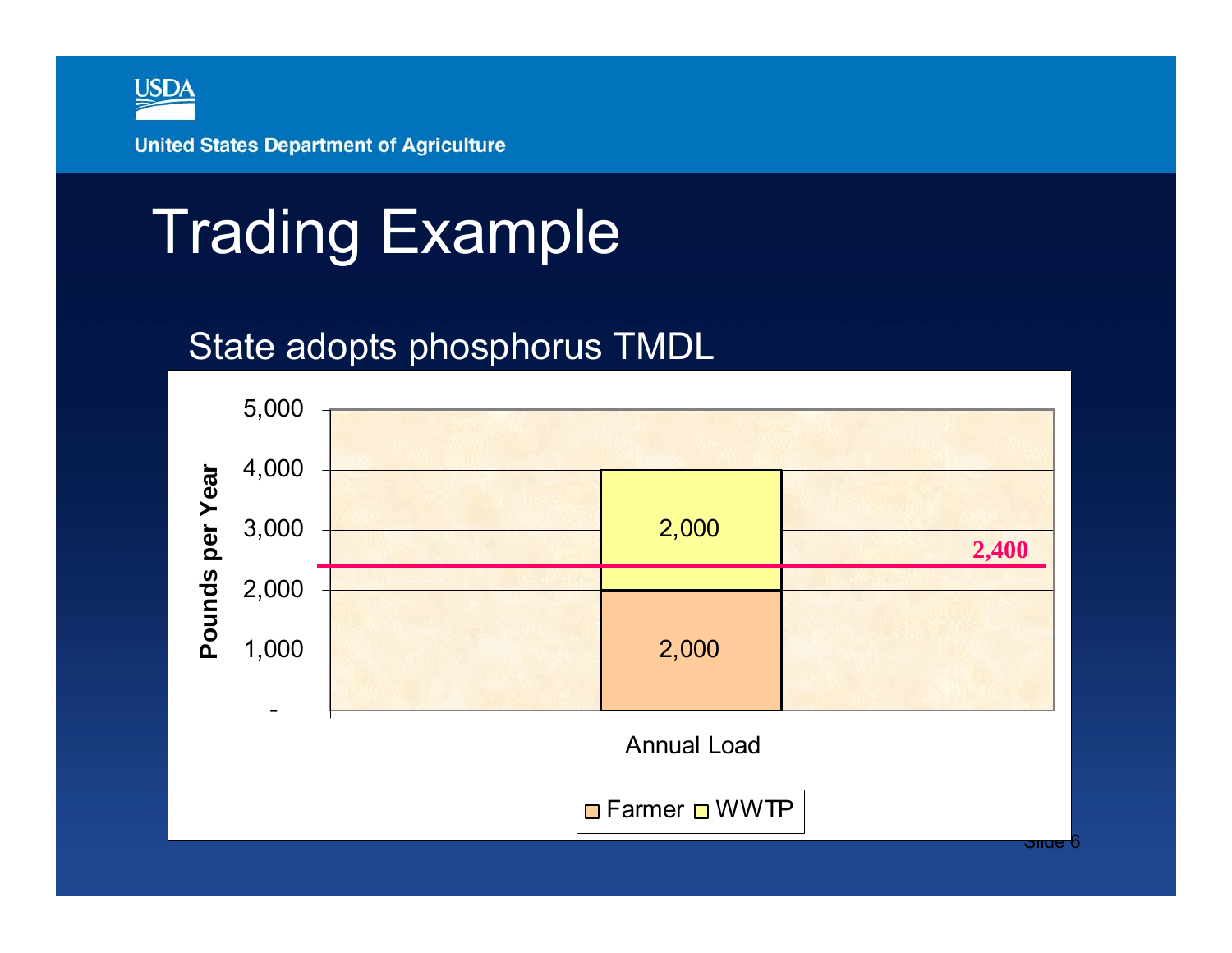

### Trading Example

### Load is allocated among the sources of phosphorus

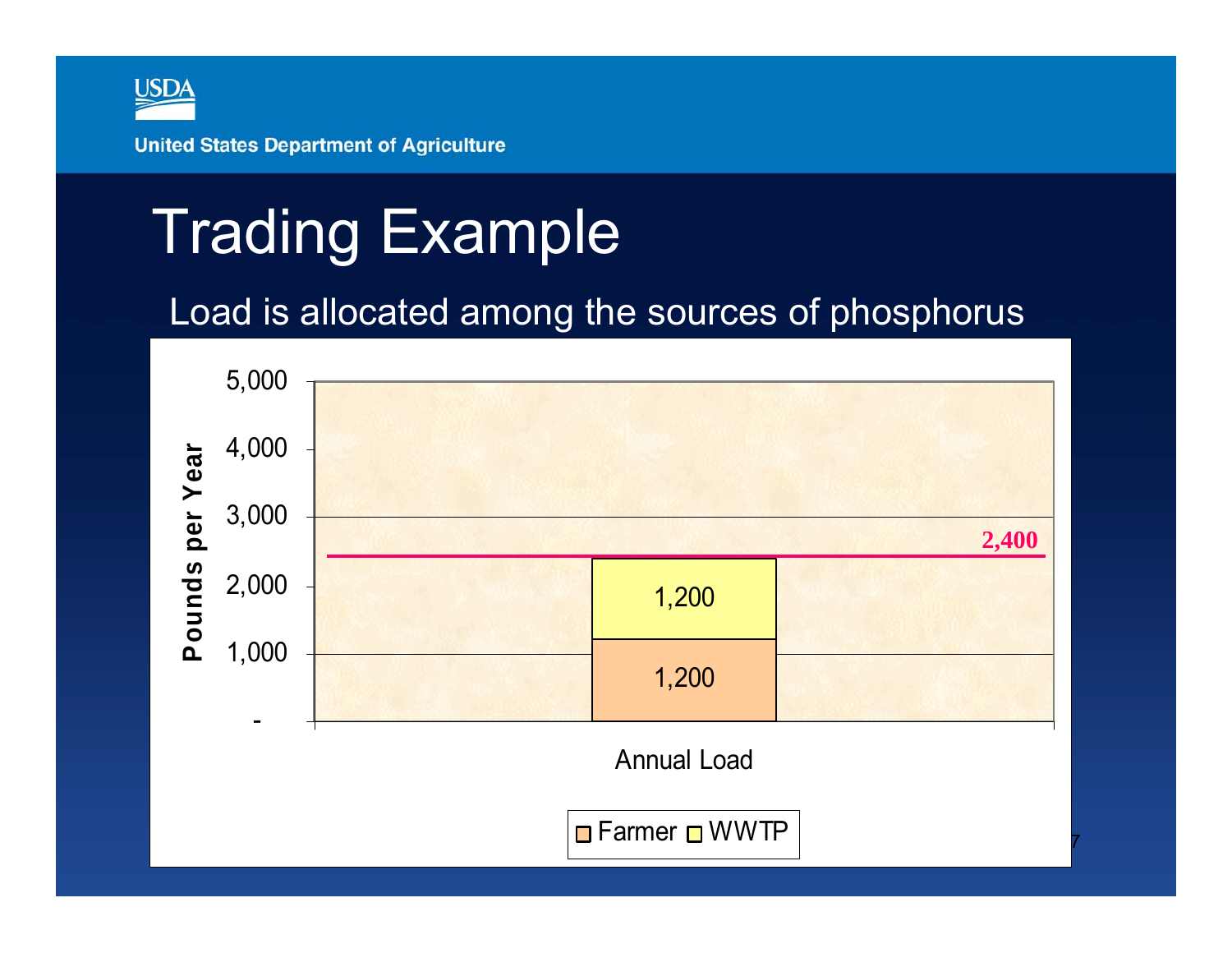

## Trading Example

- WWTP can reduce to 1400 lbs at relatively low cost
- Next 200 lbs would be very expensive for WWTP.
- Farmer can get cost-share to reduce to 1,200 lbs.
- Farmer can use private dollars to reduce an additional 200 lbs to sell as credits.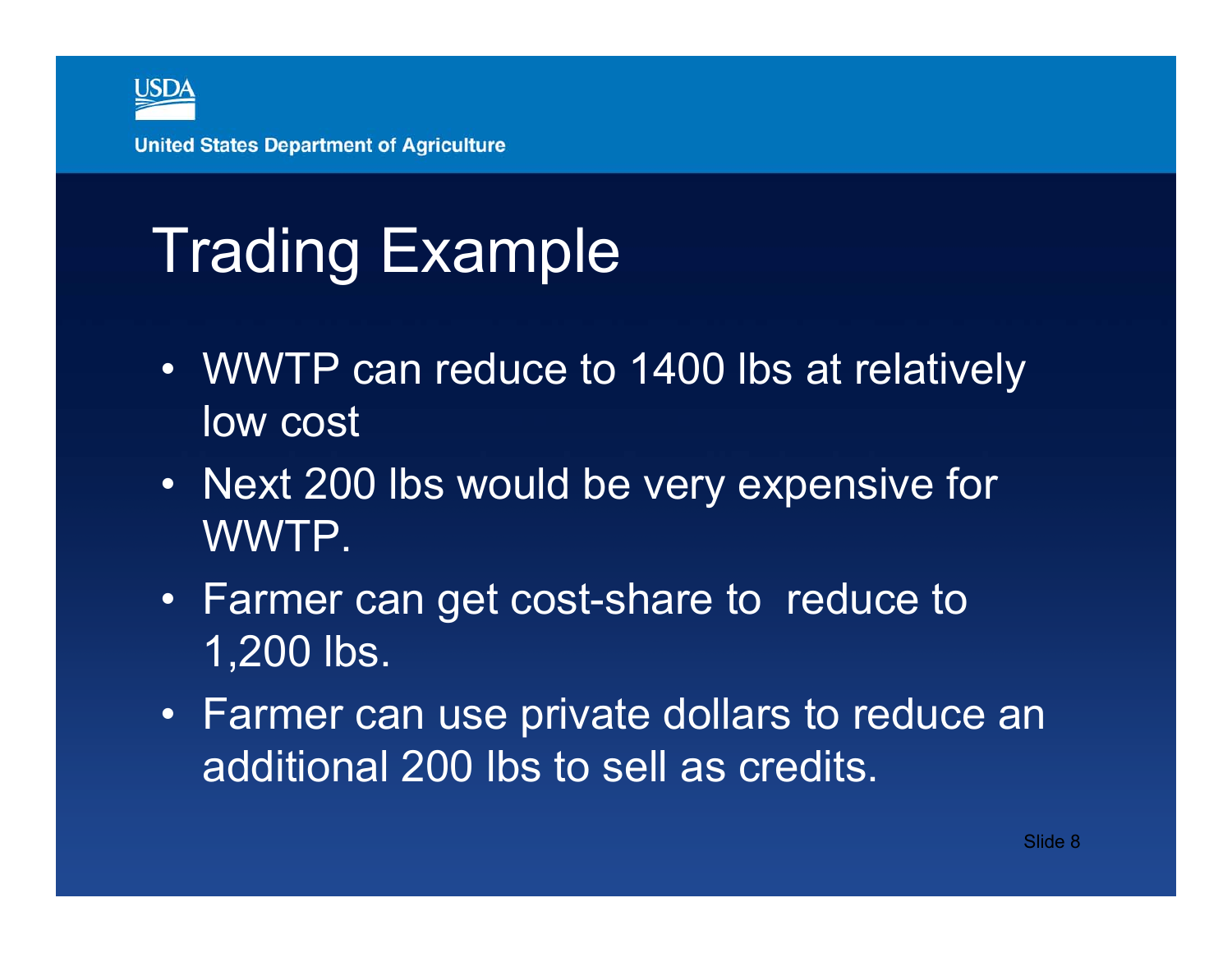

### Trading Example

### Farmer reduces load to 1000 lbs, has 200 credits to sell

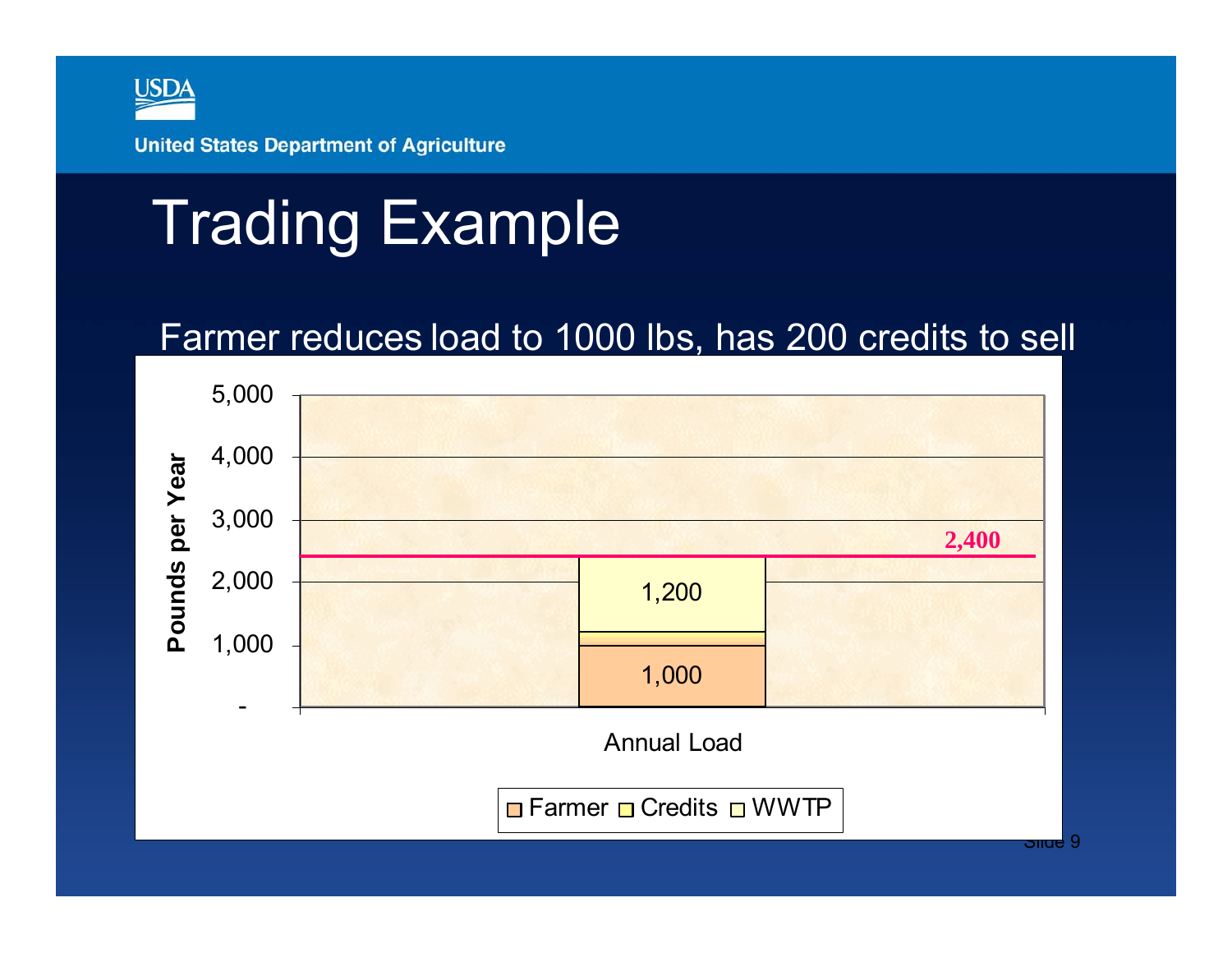

### Trading Example

#### Net Result

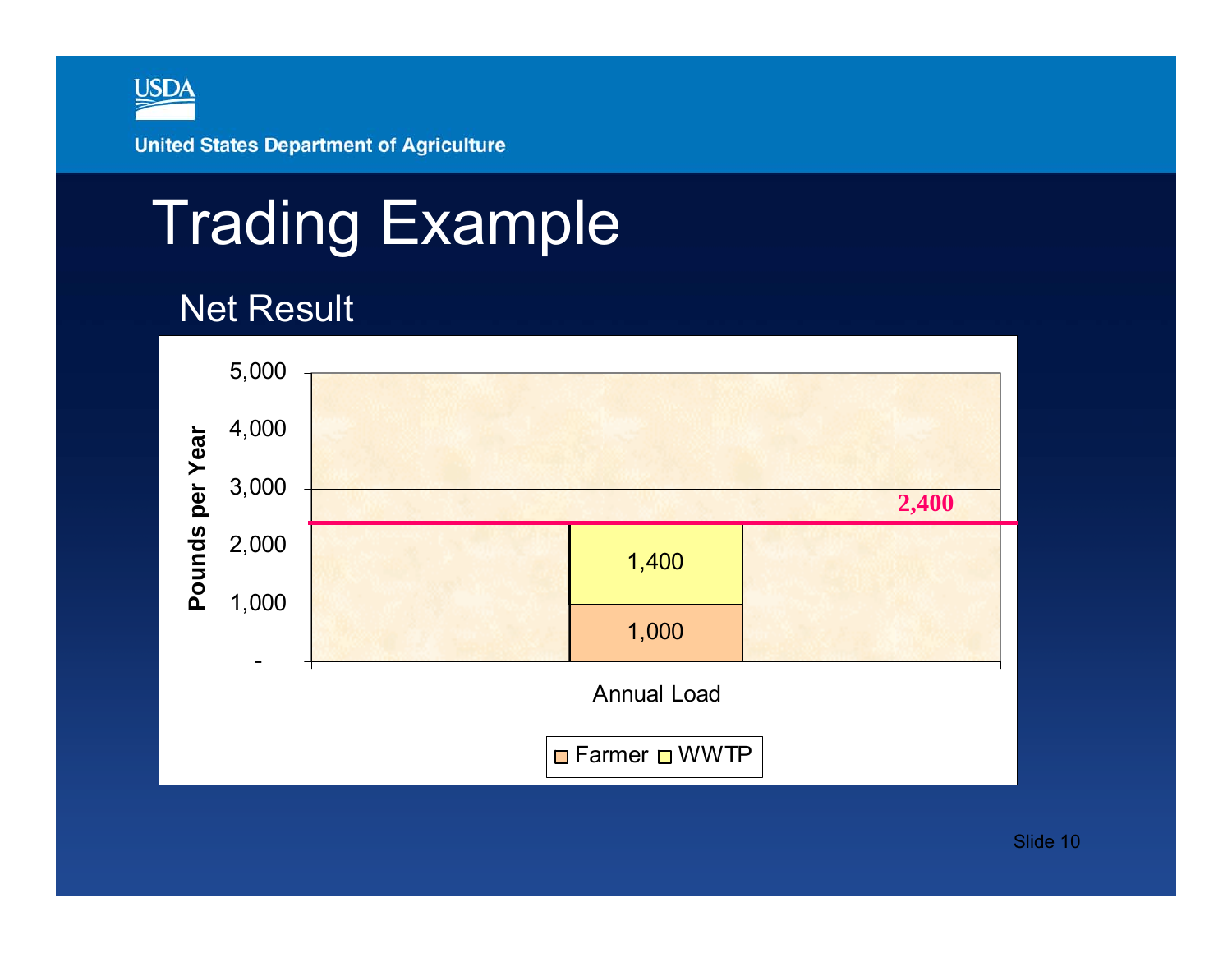

### Offsetting new growth

A proposed development in the watershed will discharge an estimated 300 lbs.

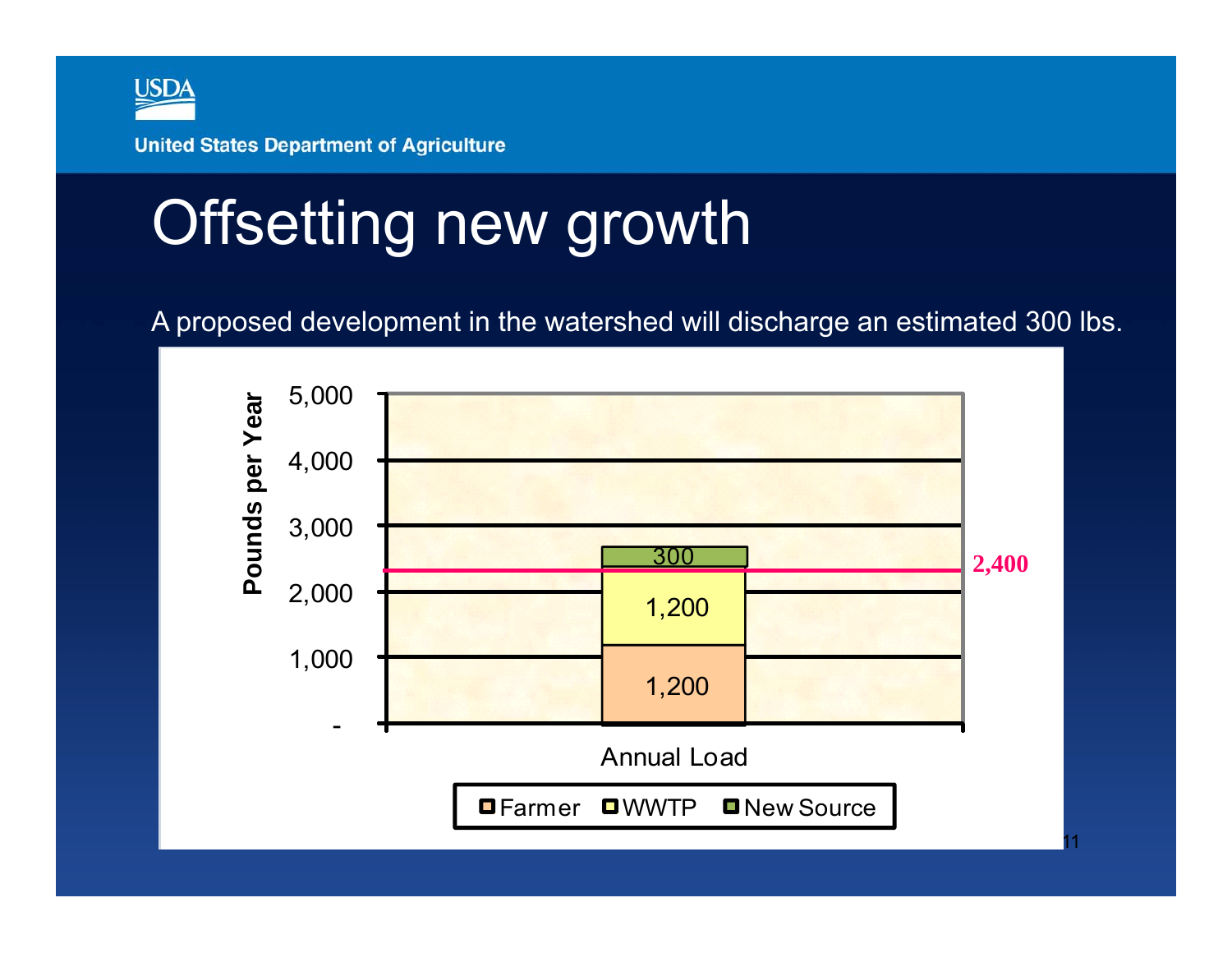

### Offsetting new growth

Agriculture generates 300 lbs of offsets below its TMDL obligation. The new development is granted a permit

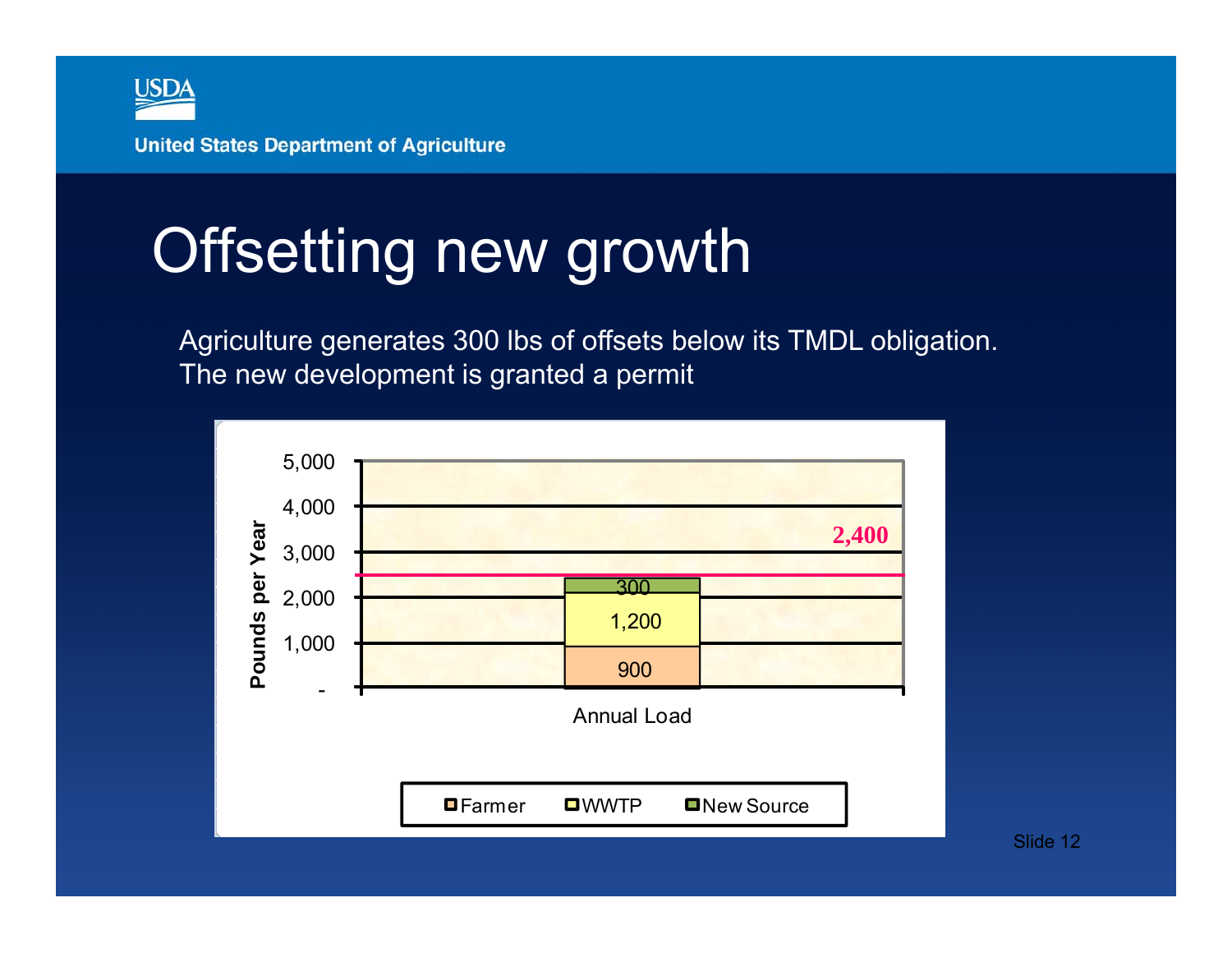

### State Trading Programs in the Chesapeake Bay

- Virginia
- Maryland
- Pennsylvania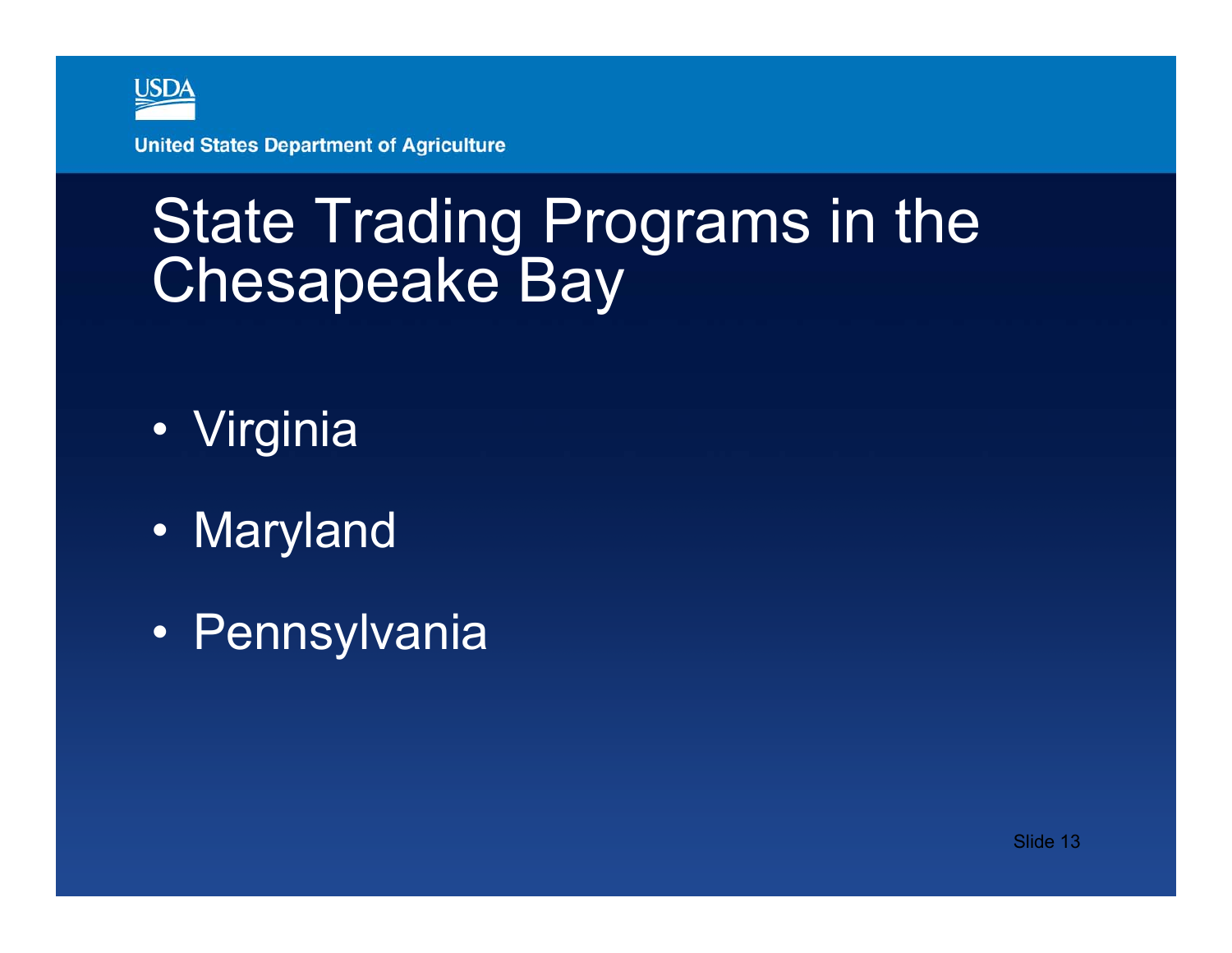

 $\overline{\mathbf{Q}}$ 

**United States Department of Agriculture** 

 Nutrient trading law signed in 2005

- To provide flexibility for point sources to meet compliance schedules and costeffectively meet upcoming loading caps
- $\overline{\mathbf{C}}$  Program expanded in 2012 to authorize MS4s, other sectors to trade
- •**Trading for P allowed to** offset post-construction requirements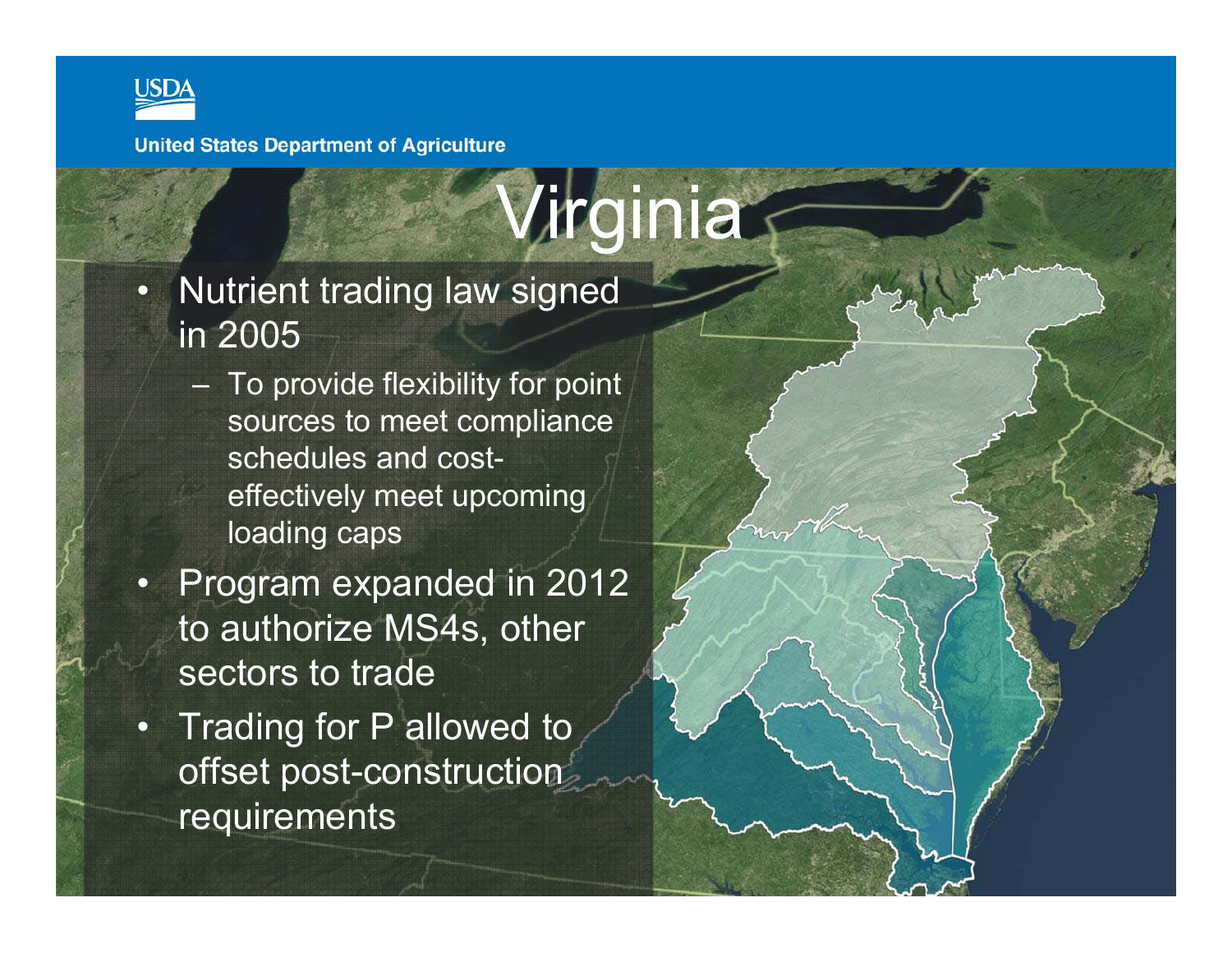

- • PS-PS trades for compliance; PS-NPS trades for new/expanded growth.
- $\bullet$  Virginia Nutrient Credit Exchange established for PS-PS trades
- $\bullet$ Credits selling for under \$5/lb N
- $\bullet$  No trades to offset new or expanded growth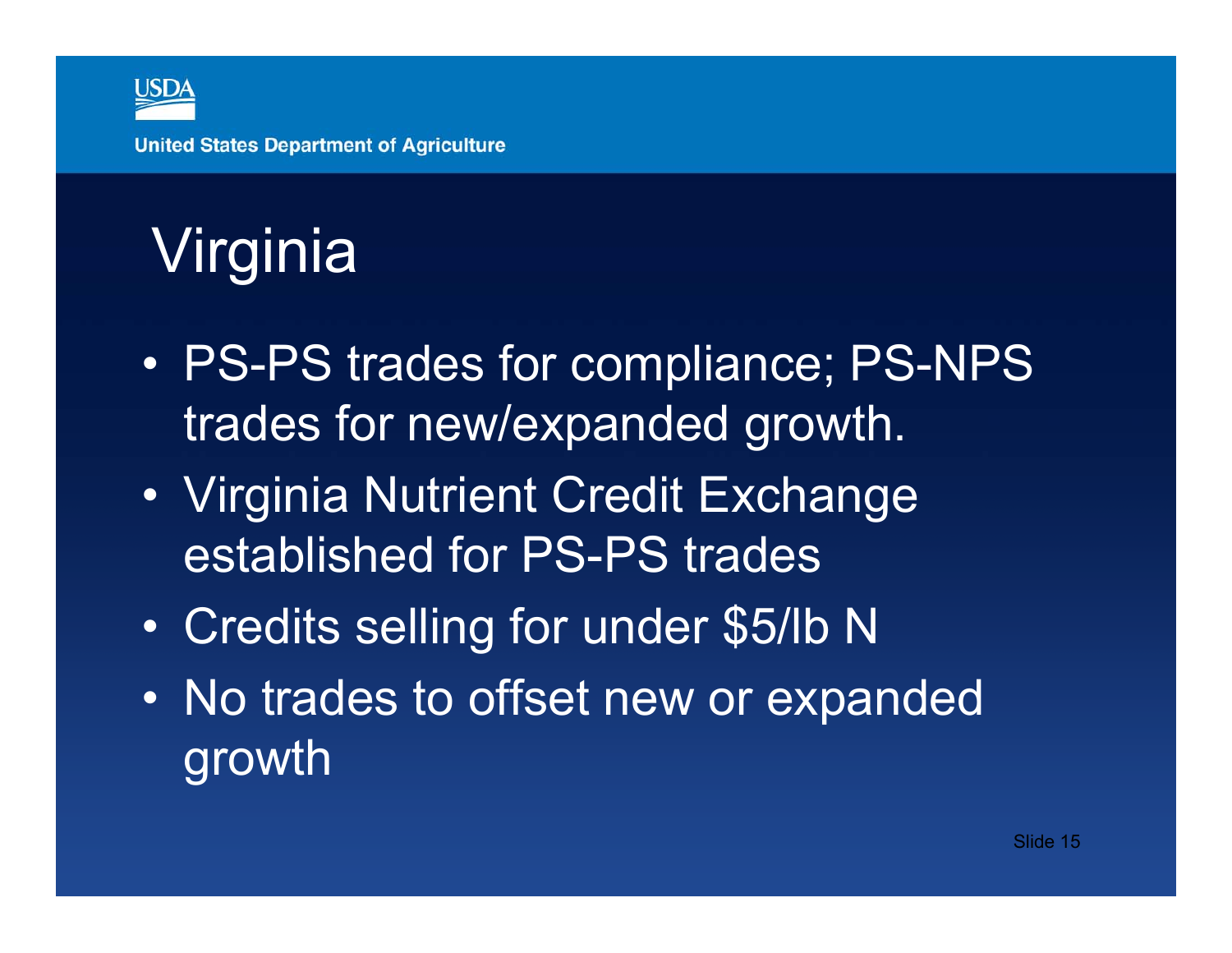

- Post-construction stormwater offsets for P only
- $\bullet$ Offsets must be permanent
- $\bullet$  Credits generated through land conversion/easements
- $\bullet$  Permanent P credits trading for up to \$18,000/lb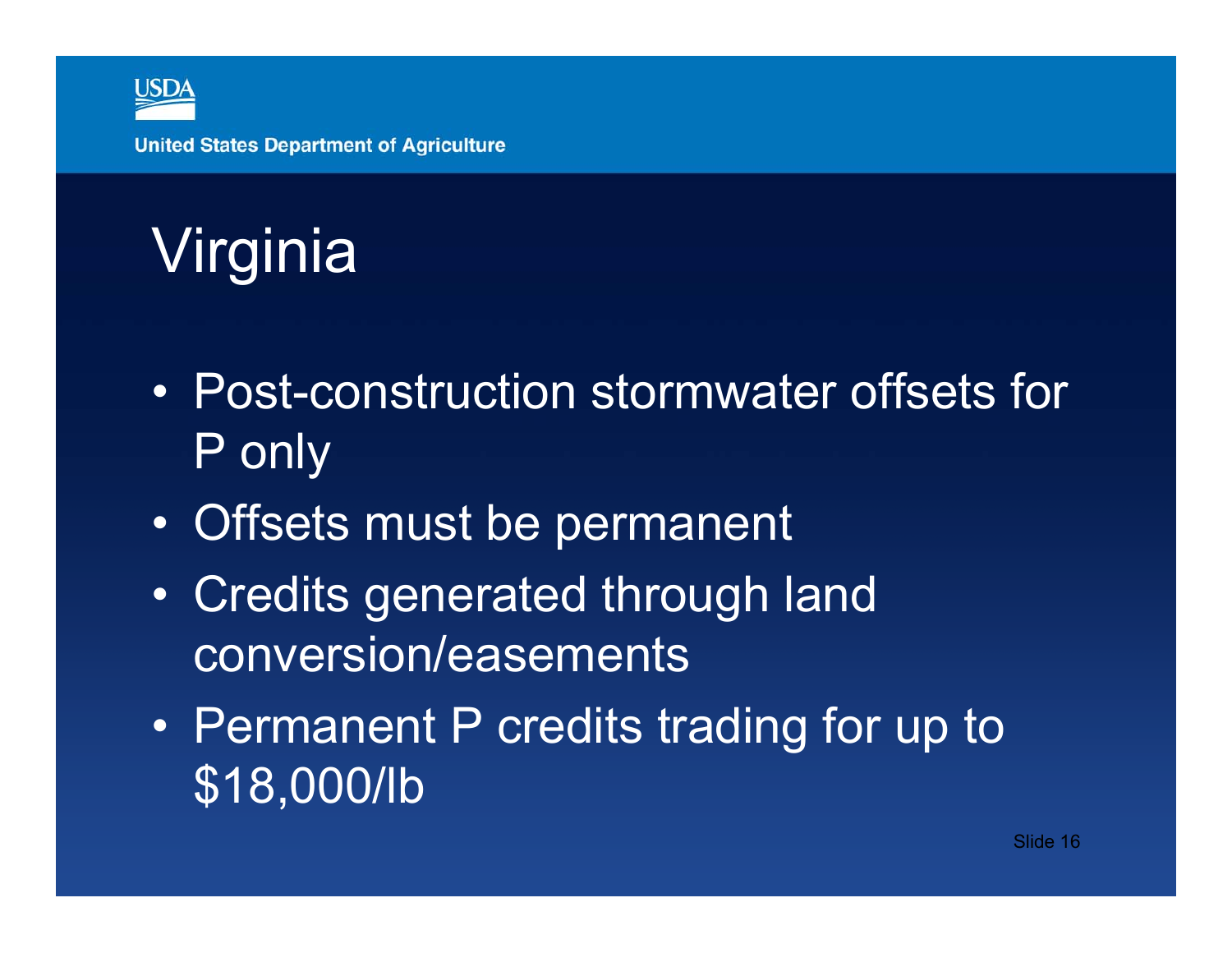

- Virginia only state to add numeric N and P goals to Phase I MS4 permits
- Arlington county currently exploring a trade with its WWTP to ensure compliance for next 5 year permit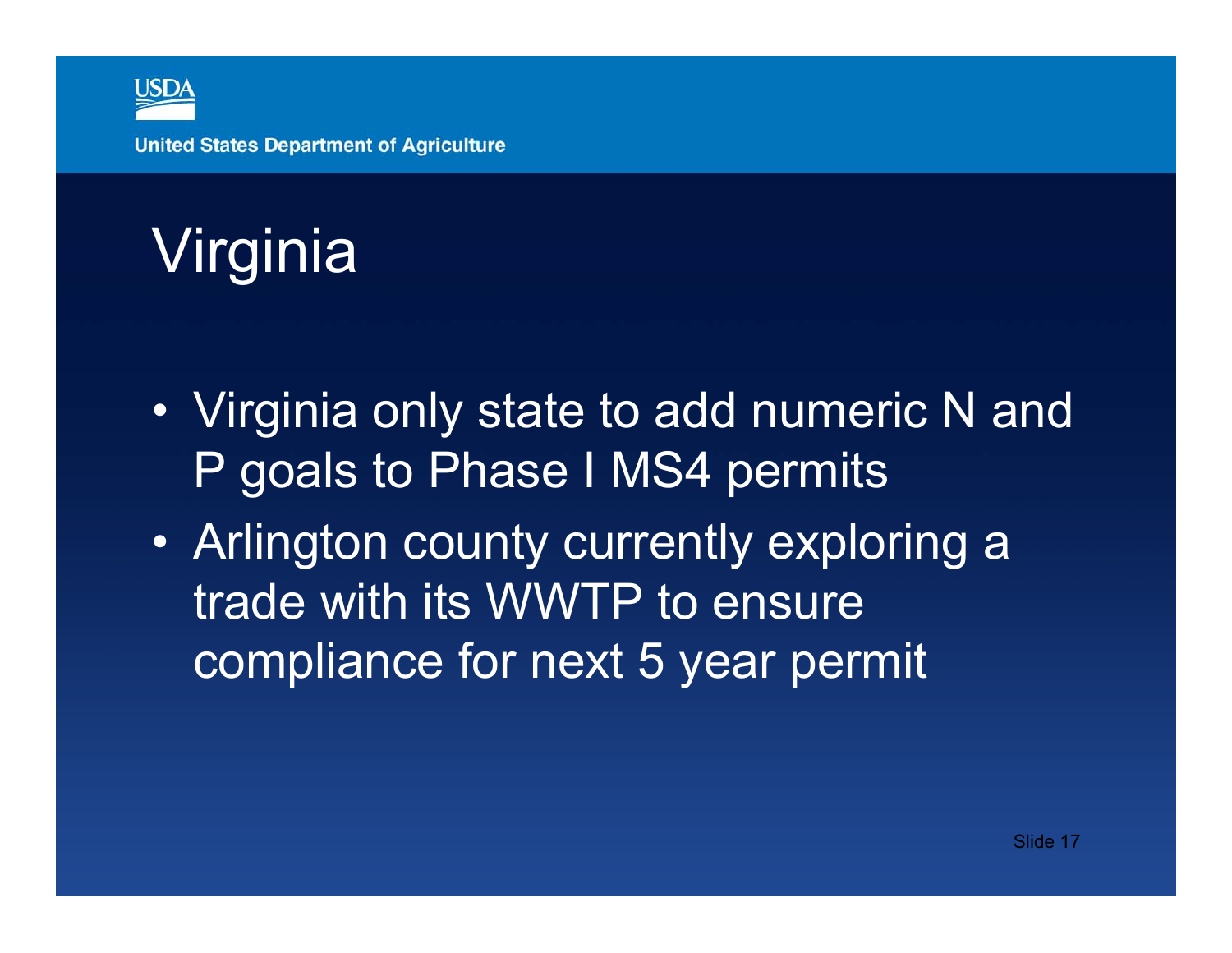

# Maryland

- $\overline{\mathbf{C}}$  PS-PS and PS-NPS programs established in 2008
	- To maintain point source loading caps under Tributary **Strategies**
- $\bullet$  Currently developing Accounting for Growth policy
- • Draft cross-sector trading guidance released in 2014
- • Currently revising WQT guidance and including MS4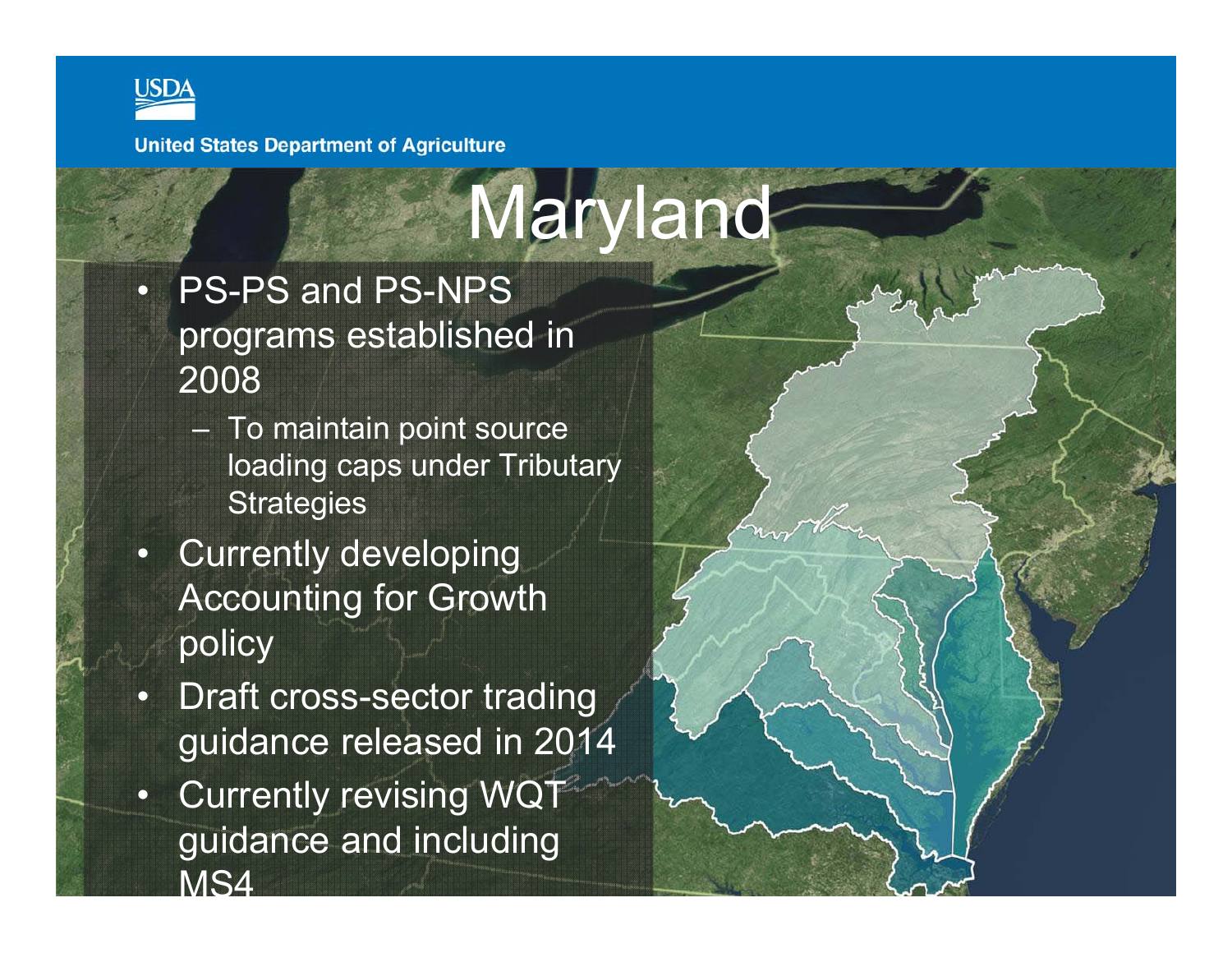

## Maryland

- WWTPs cannot trade to comply only to offset new and expanding growth
- No trades conducted to date
- $\bullet$  MD working on "Accounting for Growth" policy for post-construction stormwater
- MD released a policy in 2015 to allow non-phase I MS4s to trade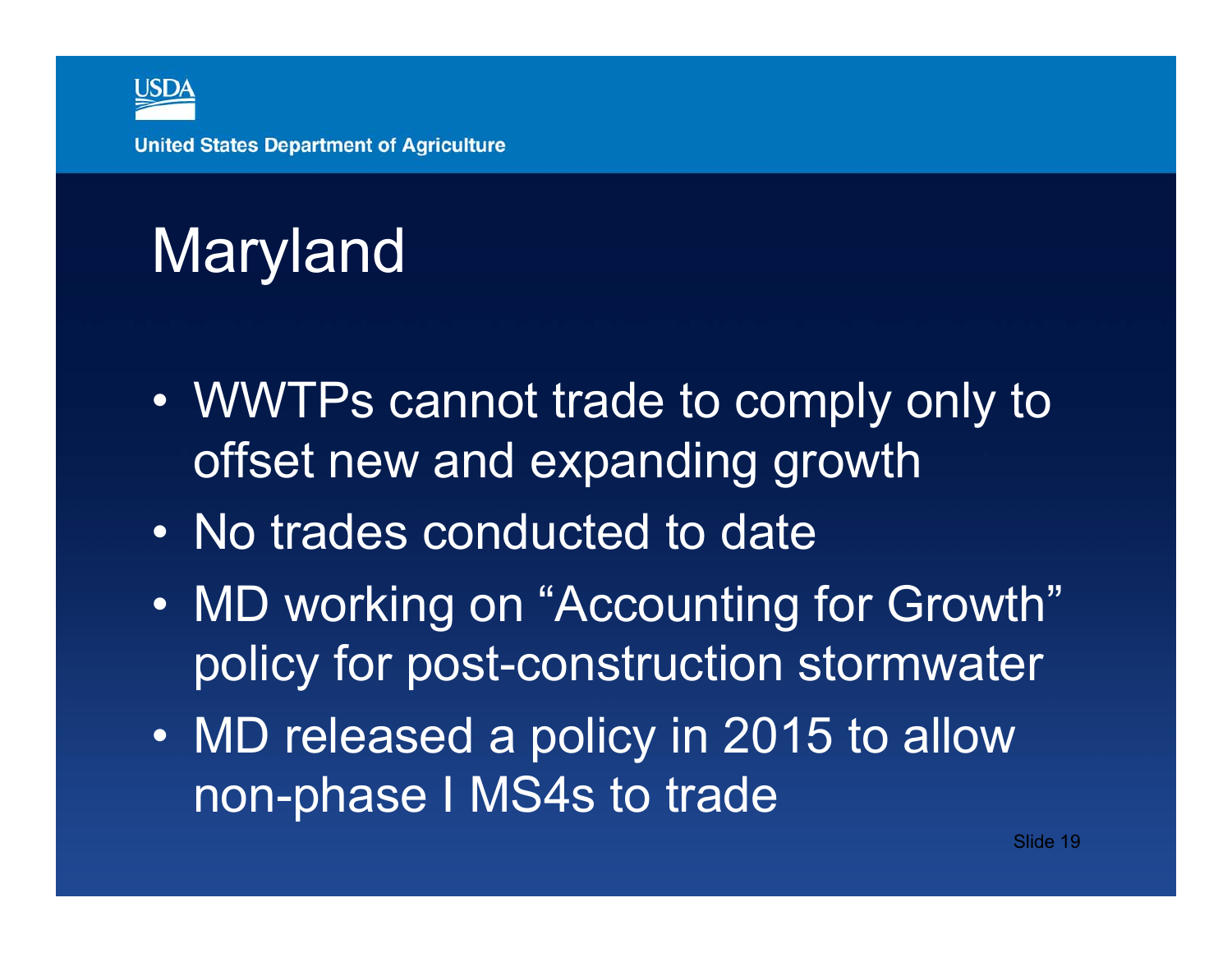

## Maryland

- •MD currently redrafting trading guidance
- $\bullet$  New guidance proposes Phase I MS4 trades.
- $\bullet$  MS4 trades would require a translation between impervious acres and nutrient loads.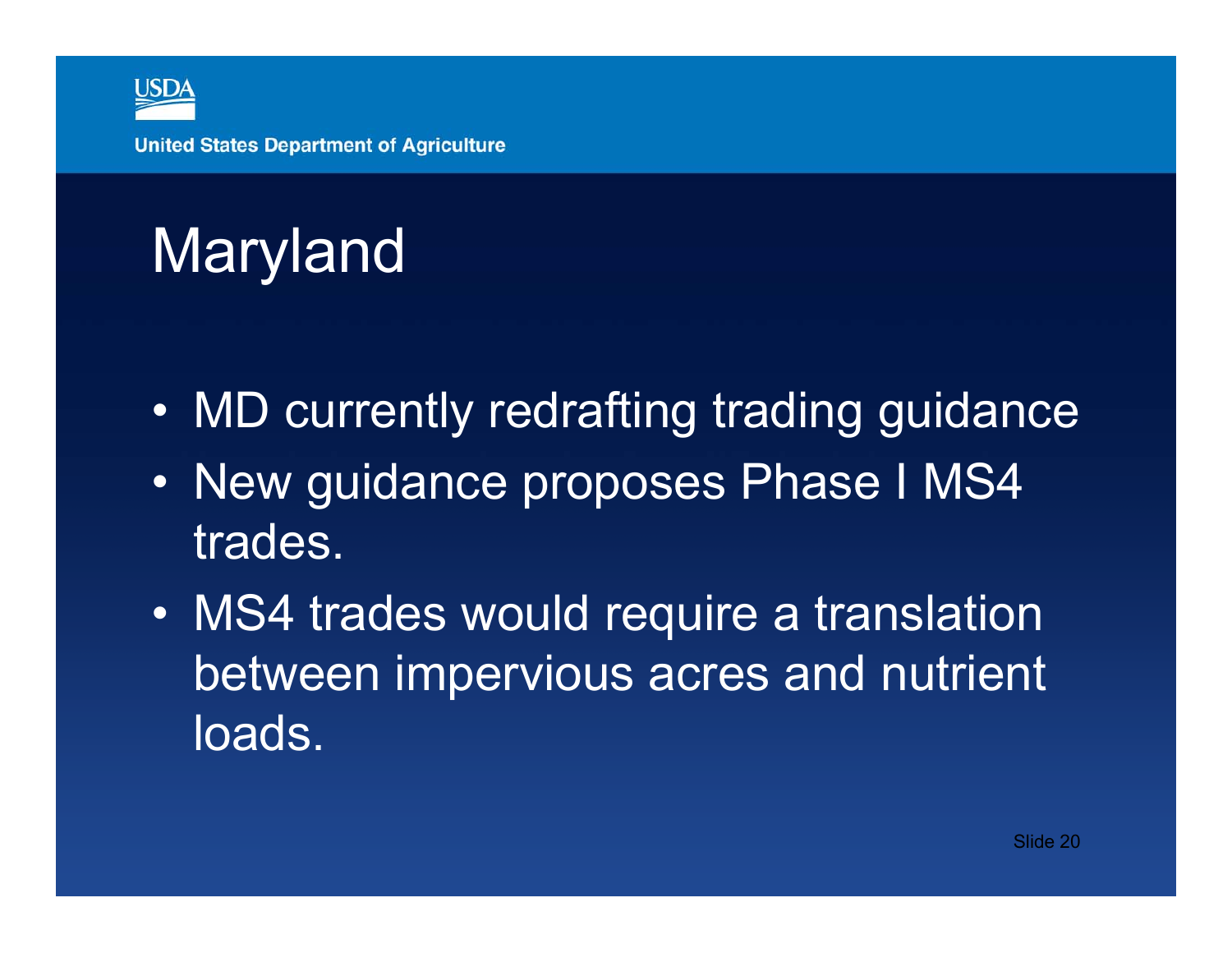

# Pennsylvania

- $\bullet$ **Nutrient trading policies** and guidance issued in 2006
	- To meet regulatory obligations and offset new loads from wastewater
- $\Box$ **Trading regulations passed** in 2010
- $\Box$  Trading program under revision
- $\bullet$  Trading options for MS4s and development stormwater are under consideration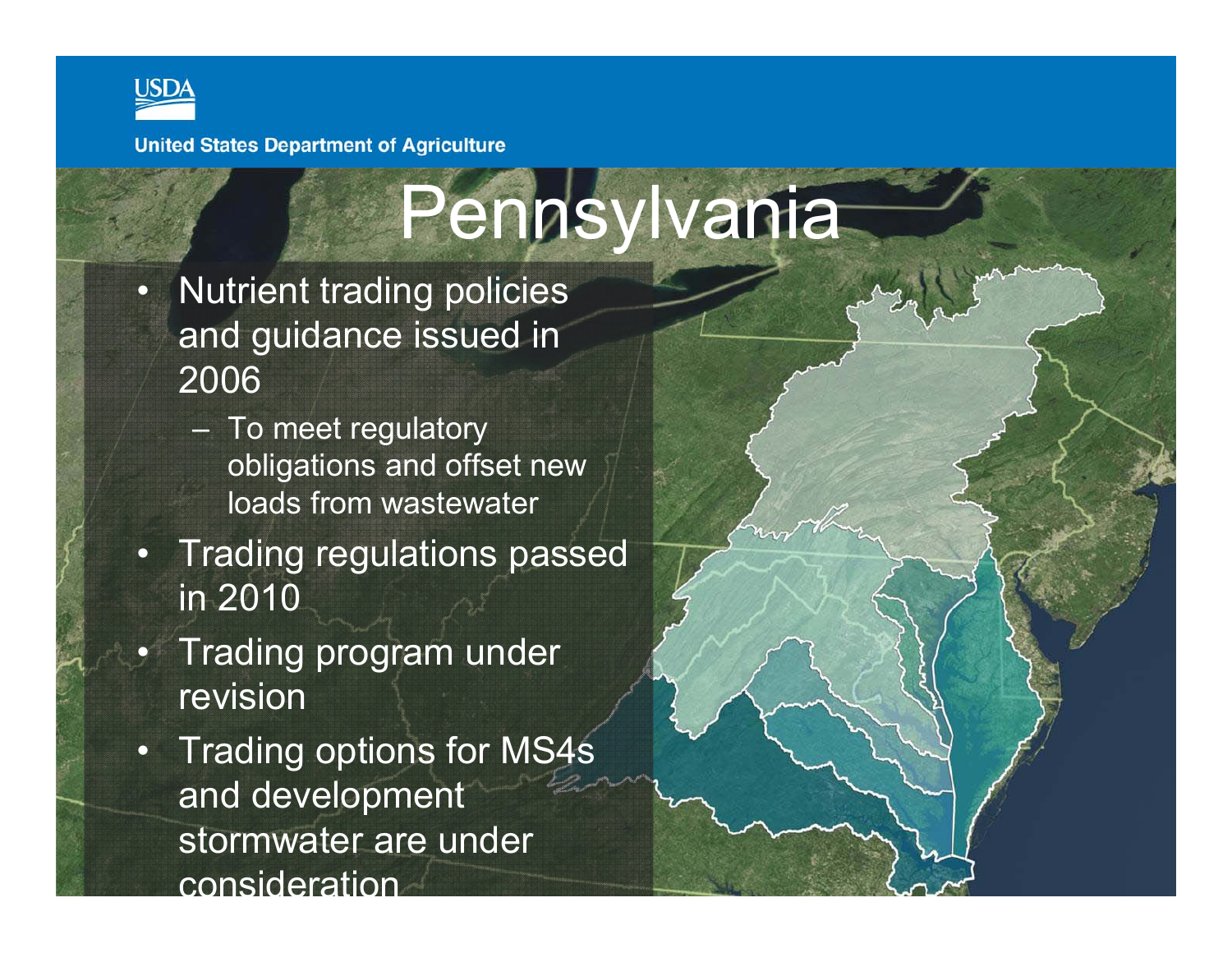

## Pennsylvania

- •Trades for permit compliance
- $\bullet$ 54 facilities purchased credits in 2015
- • Credits traded through MARKIT registry using auctions to match buyers/sellers
- $\bullet$ Prices vary between \$3 and \$0.50
- $\bullet$ Credits generated from PS and NPS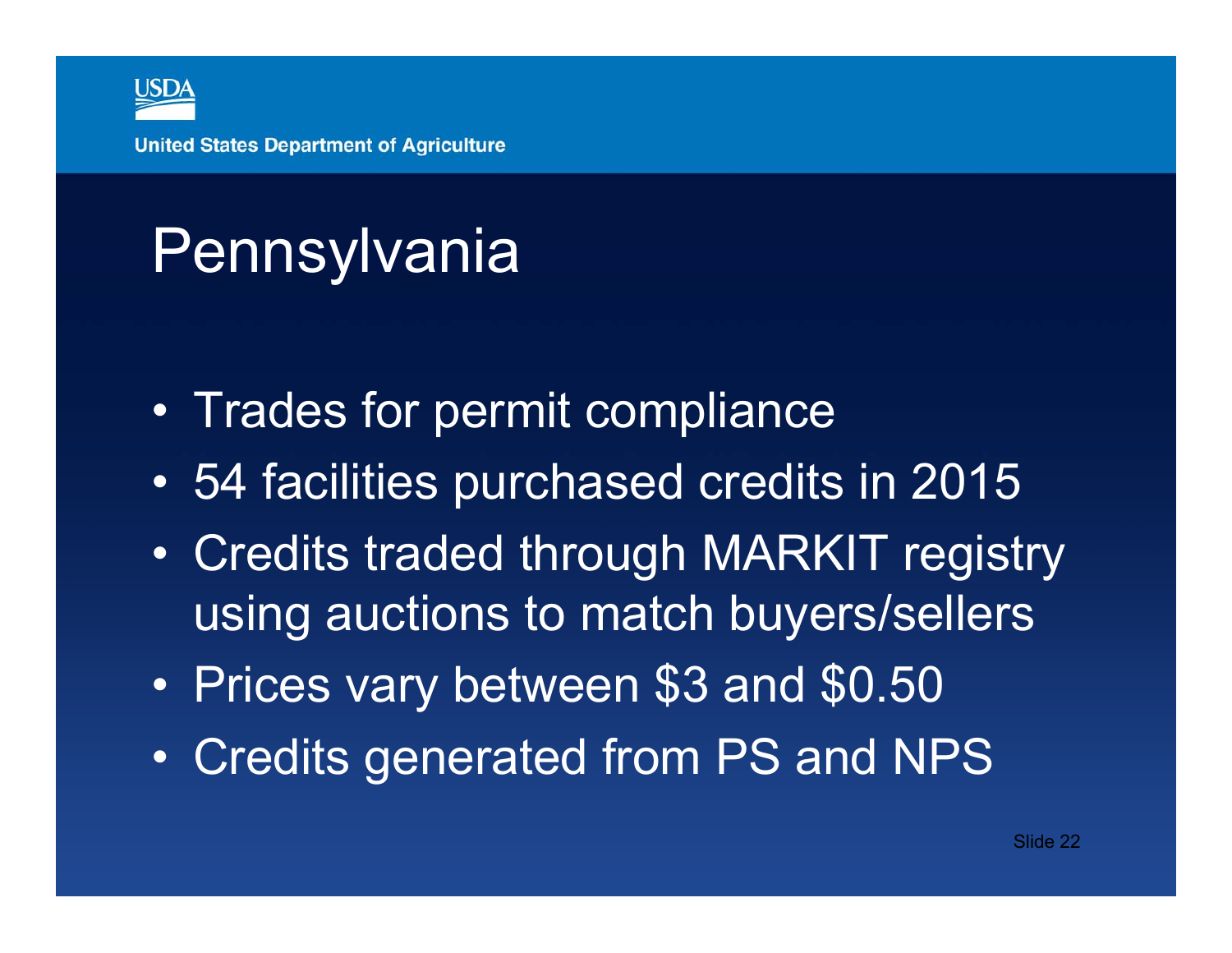

### Allowable Trading Scenarios Source: Sara Walker, WRI

|                                   |                         | Who can buy? |                                |                                     |             |               |  |  |  |
|-----------------------------------|-------------------------|--------------|--------------------------------|-------------------------------------|-------------|---------------|--|--|--|
|                                   |                         | Wastewater   | <b>Municipal</b><br>Stormwater | Post-<br>construction<br>Stormwater | <b>CAFO</b> | <b>Septic</b> |  |  |  |
| When can<br>trading<br>occur?     | Who can<br>sell?        |              |                                |                                     |             |               |  |  |  |
|                                   | Point<br>sources        | VA, PA       | VA, MD*                        |                                     | <b>VA</b>   |               |  |  |  |
| <b>To Comply</b>                  | Nonpoint<br>sources     | <b>PA</b>    | VA, MD*                        |                                     | <b>VA</b>   | $MD^*$        |  |  |  |
| <b>To</b>                         | Point<br><b>sources</b> | MD, PA       | VA, MD*                        | VA, MD*                             | <b>VA</b>   |               |  |  |  |
| <b>Maintain/</b><br><b>Offset</b> | Nonpoint<br>sources     | VA, MD, PA   | VA, MD*                        | VA, MD*                             | <b>VA</b>   |               |  |  |  |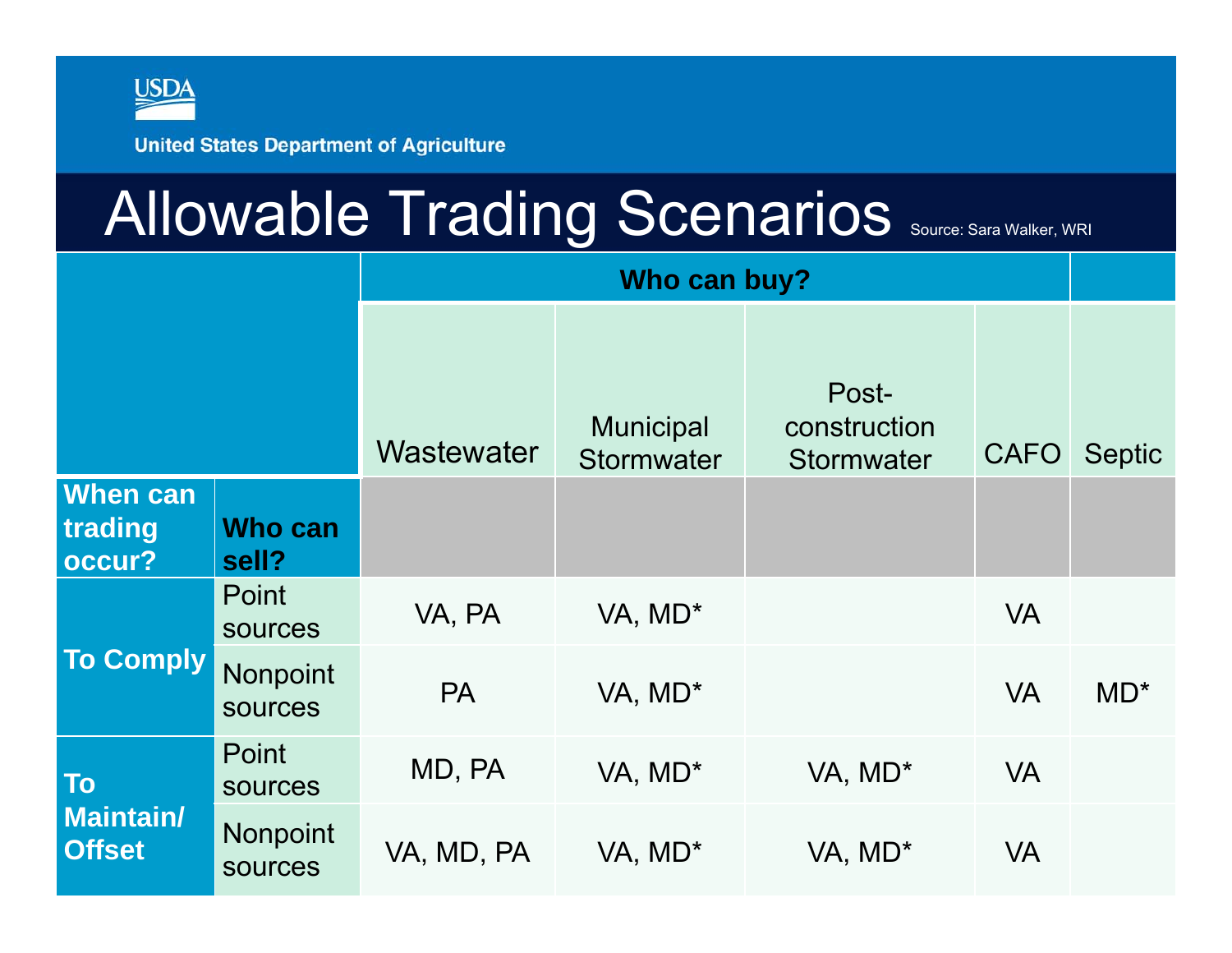

## Trading Ratios

|                                    | <b>Maryland</b>                | <b>Pennsylvania</b>                   | <b>Virginia</b>      |
|------------------------------------|--------------------------------|---------------------------------------|----------------------|
| <b>Delivery</b><br>Ratio           |                                | <b>Chesapeake Bay Watershed Model</b> |                      |
| <b>Reserve</b><br>Ratio            |                                | 10%                                   |                      |
| <b>Retirement</b><br>Ratio         | 5% for PS<br>10% for NPS       |                                       | 5% for NPS*          |
| Uncertainty<br><b>Ratio</b>        | $\geq 10\%$ , in<br>some cases |                                       | 2:1 for NPS<br>to PS |
| $*$ $n \times n \times n \times n$ |                                |                                       |                      |

proposed

Source: Sara Walker, WRI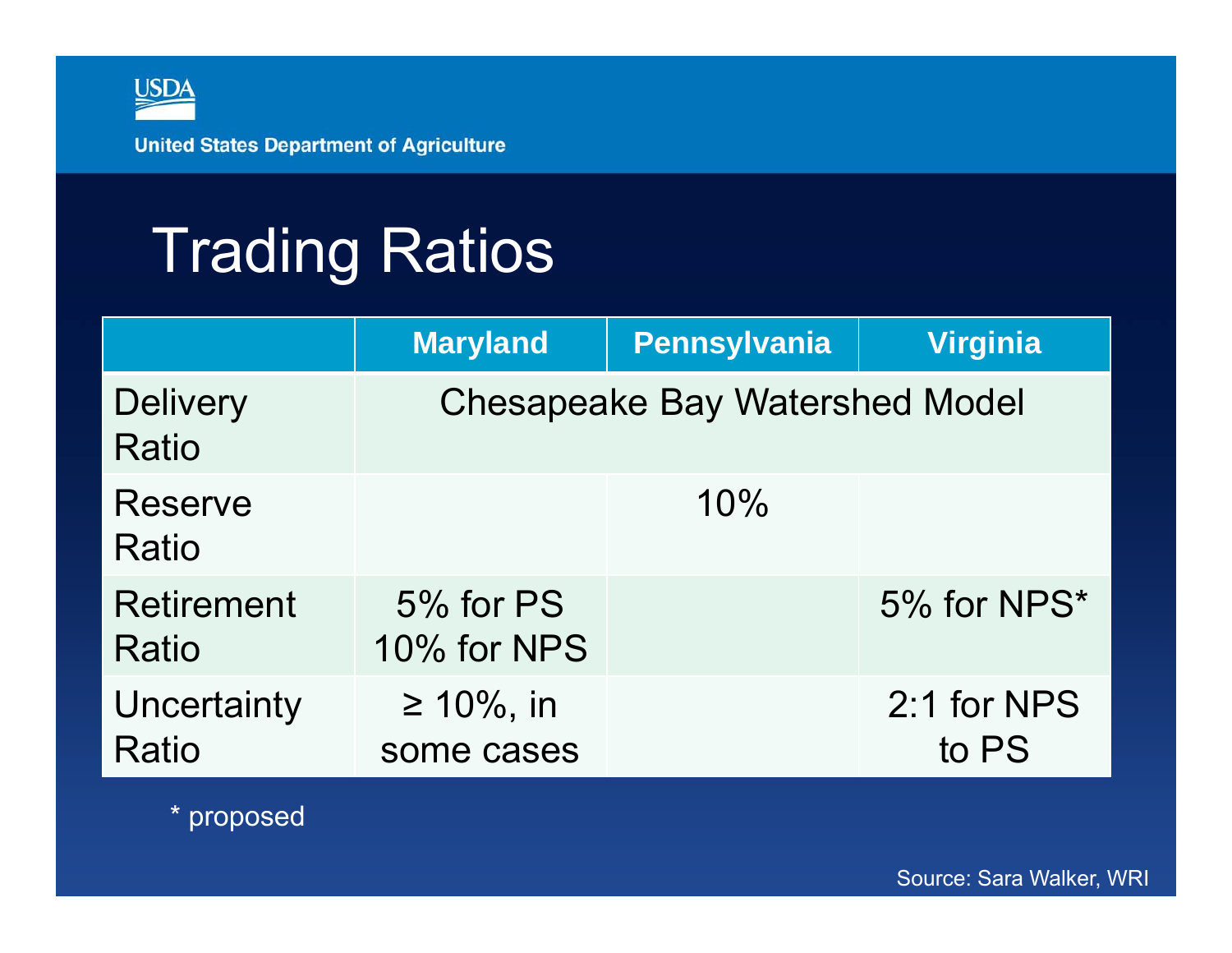

# Agricultural Baseline

- • A level of environmental performance that must be achieved before being eligible to trade.
- Because agriculture is not regulated, baseline is used to determine trading eligibility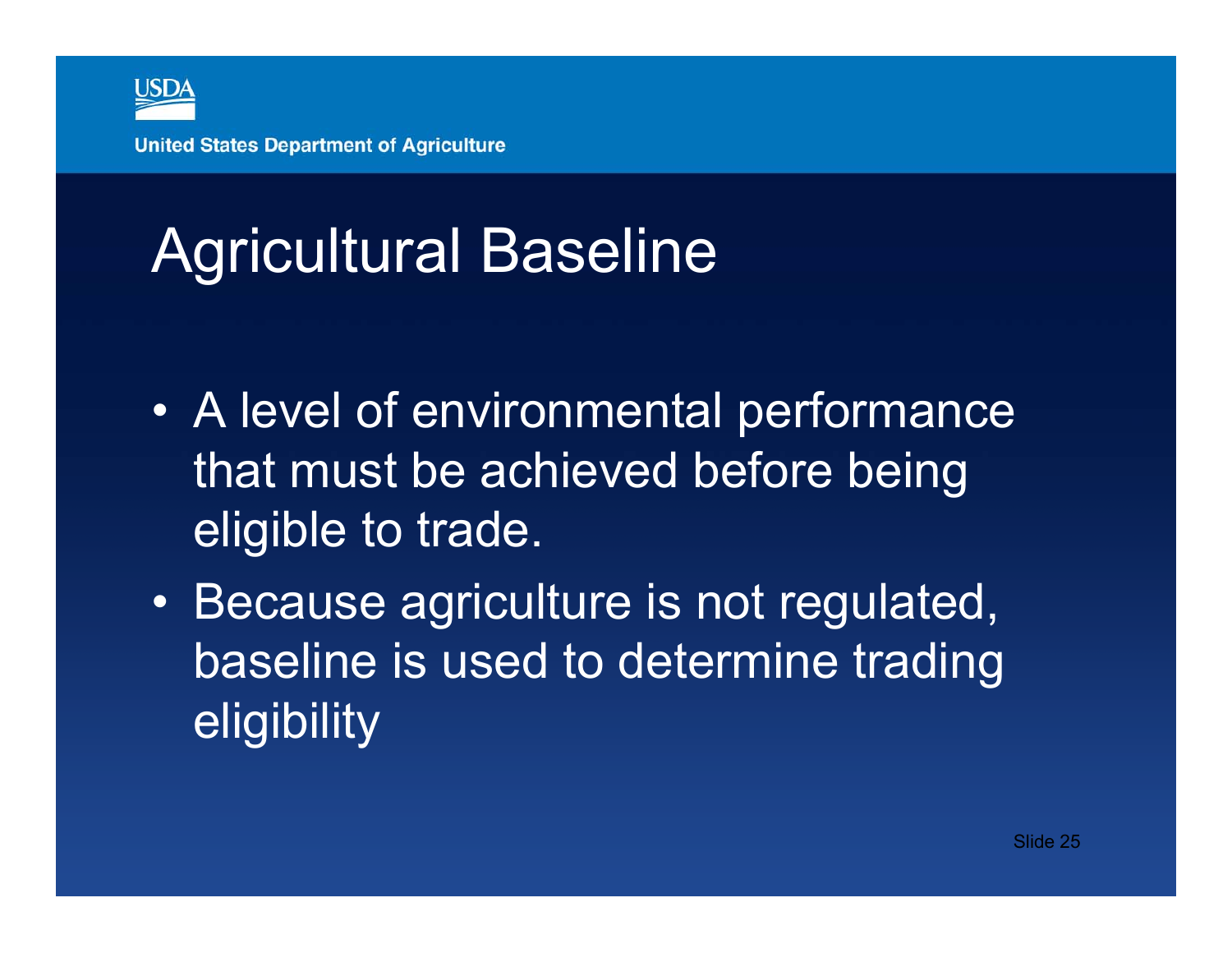

### Agricultural baseline

| <b>Maryland</b>                                                                                                                                | <b>Pennsylvania</b>                                                                                                                                                            | <b>Virginia</b>                                                                                                                                                                                     |
|------------------------------------------------------------------------------------------------------------------------------------------------|--------------------------------------------------------------------------------------------------------------------------------------------------------------------------------|-----------------------------------------------------------------------------------------------------------------------------------------------------------------------------------------------------|
| Meet a per-acre<br>annual loading rate<br>(e.g., lbs TN/acre)<br>calculated from the<br>Bay or local TMDL,<br>whichever is more<br>restrictive | $(1)$ Implement a 100-<br>foot manure setback,<br>(2) implement a 35-<br>foot vegetative buffer,<br>or (3) reduce the<br>farm's total nutrient<br>balance by additional<br>20% | Implement, as<br>applicable:<br>Soil conservation<br>1)<br>plan<br><b>Nutrient</b><br>2)<br>management plan<br><b>Cereal cover</b><br>3)<br>crops<br>Fencing<br>4)<br><b>Riparian buffers</b><br>5) |
| <b>Performance-based</b>                                                                                                                       | <b>Practice-based</b>                                                                                                                                                          | <b>Practice-based</b>                                                                                                                                                                               |
| <b>EPA: TMDL</b>                                                                                                                               | <b>EPA: TMDL</b>                                                                                                                                                               | <b>EPA: TMDL</b>                                                                                                                                                                                    |

Source: Sara Walker, WRI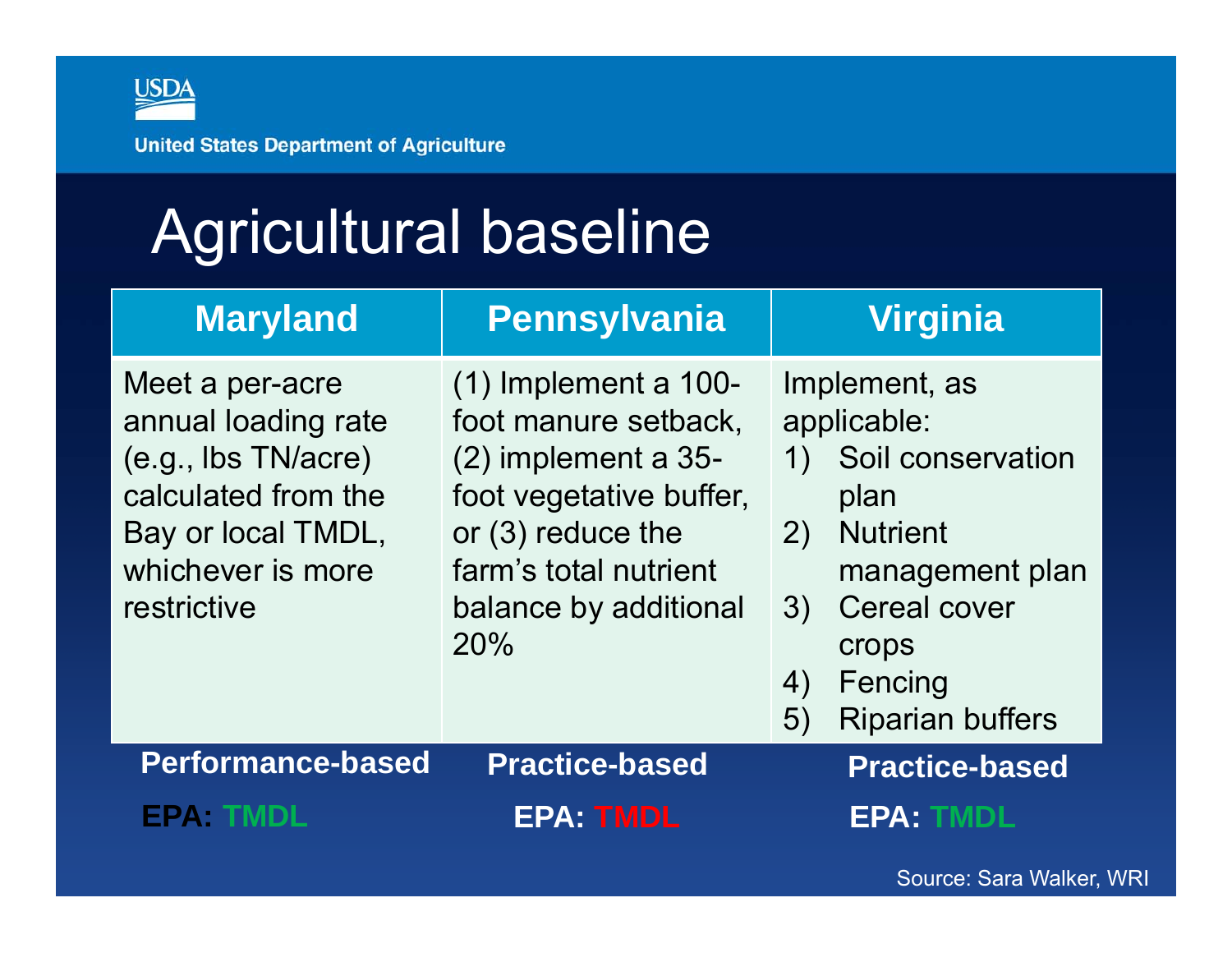

### Tools for estimating credits

- • Chesapeake Bay Nutrient Tracking Tool (CBNTT)
- $\bullet$ Maryland Urban Offset Calculator
- •Lookup values based on the CBWM
- $\bullet$ Spreadsheet tools
- $\bullet$ BayFAST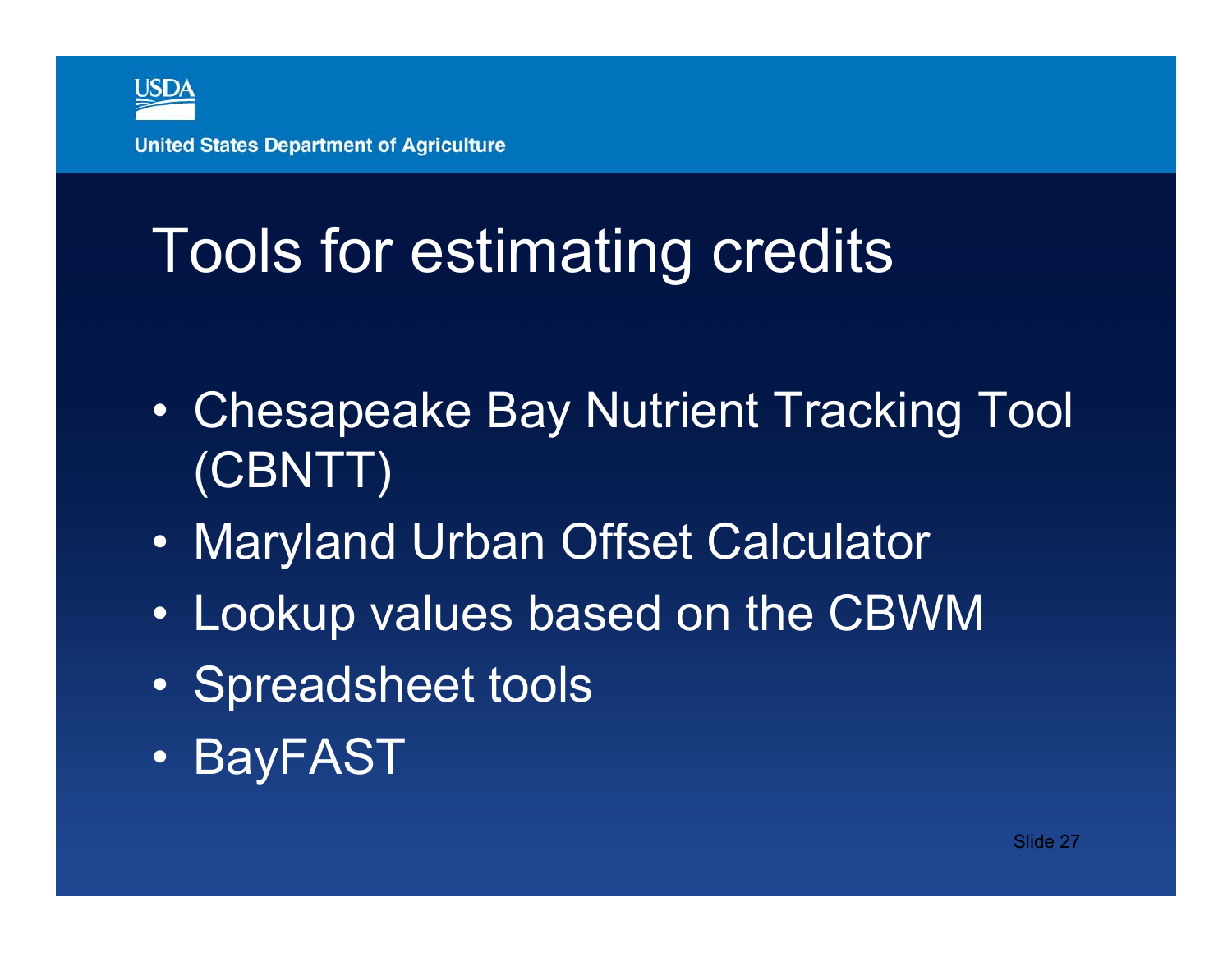

### Project review & certification







Submit project proposal Administrative review Project implementation



Credits issued



Project certified & registered Onsite verification

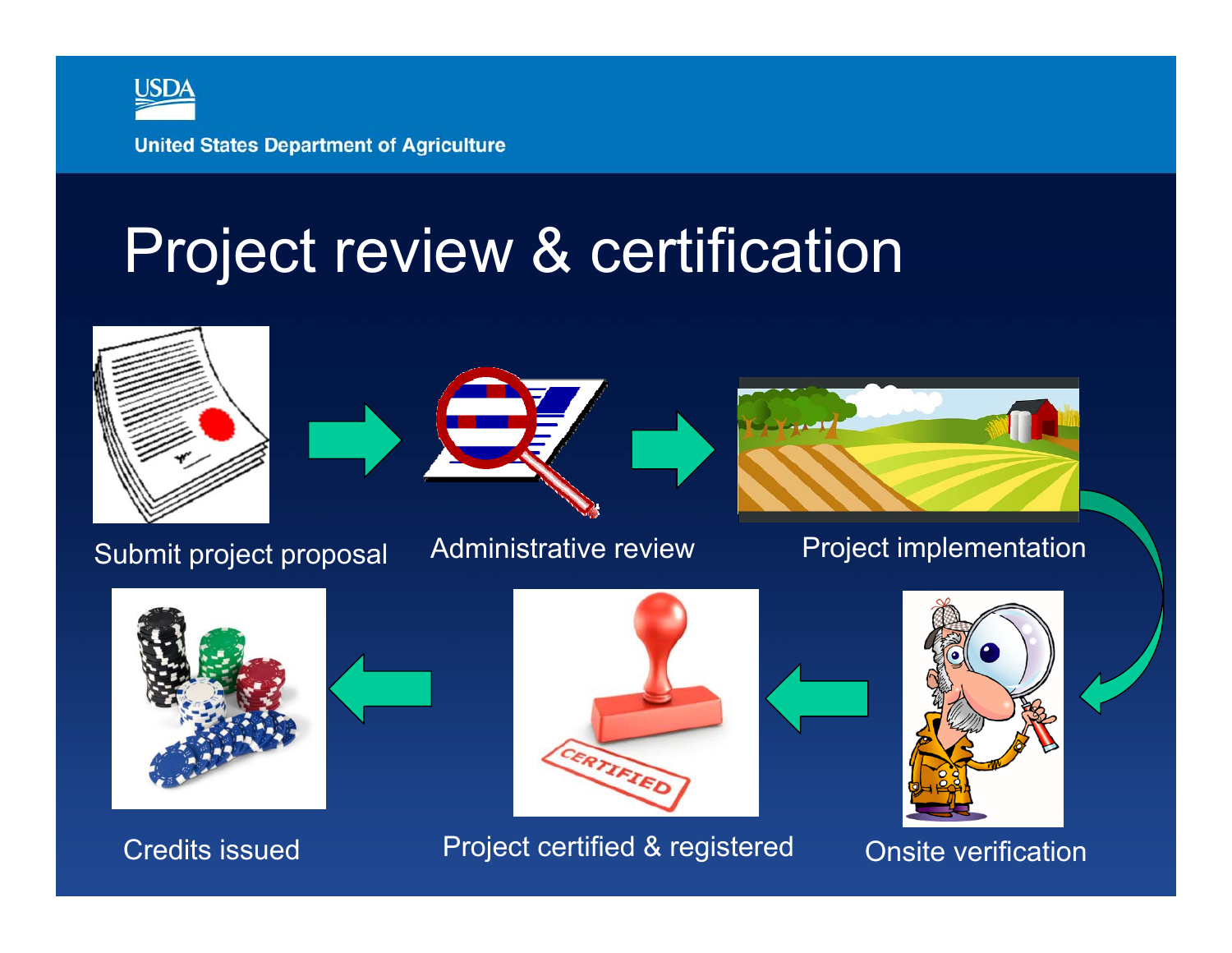

# **Registry**

- •Spreadsheet (VA)
- $\bullet$ MARKIT (PA)
- • Chesapeake Bay WQT Registry (MD + others?)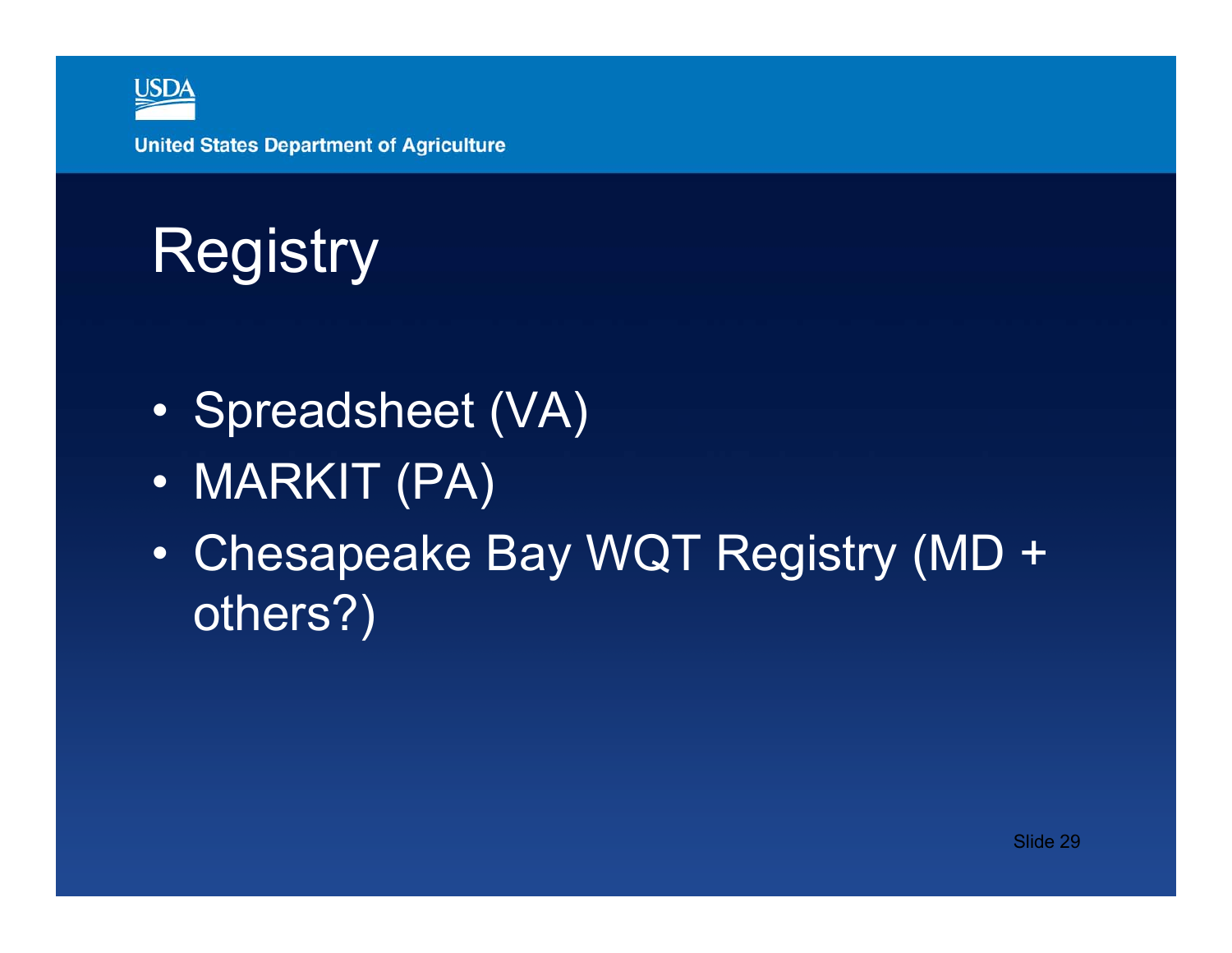

### Virginia registry

#### 2014 Total Nitrogen Credit Transfers

|                      | Facility                              | Individual<br><b>VPDES</b><br>Permit No. | General<br>Permit<br>Registration<br>No. | <b>Discharged TN</b><br>Wasteload<br>Allocation<br>(lbs/yr) | <b>TN</b><br>Delivery<br>Factor | <b>Delivered TN</b><br>Wasteload<br>Allocation<br>(lbs/yr) | 2014<br><b>Discharged TN</b><br>(lbs) | 2014<br><b>Delivered TN</b><br>(lbs) | 2014 Delivered<br><b>TN Exceedance</b><br>(lbs) | 2014 Delivered<br><b>TN Credits</b><br>Obtained (lbs) | Source of<br><b>Credits</b> |
|----------------------|---------------------------------------|------------------------------------------|------------------------------------------|-------------------------------------------------------------|---------------------------------|------------------------------------------------------------|---------------------------------------|--------------------------------------|-------------------------------------------------|-------------------------------------------------------|-----------------------------|
| Potomac              | <b>Front Royal STP</b>                |                                          | VA0062812 VAN010010                      | 48,729                                                      | 0.67                            | 32,648                                                     | 114,154                               | 76,483                               | 43,835                                          | 43,835                                                | <b>VNCEA</b>                |
| Potomac              | <b>Strasburg STP</b>                  | VA0020311                                | <b>VAN010102</b>                         | 11,939                                                      | 0.67                            | 7,999                                                      | 36,772                                | 24,637                               | 16,638                                          | 16,638                                                | <b>VNCEA</b>                |
| Potomac              | <b>Massanutten PSC STP</b>            |                                          | VA0024732 VAN010039                      | 18,273                                                      | 0.44                            | 8,040                                                      | 25,338                                | 11,149                               | 3,109                                           | 3,109                                                 | <b>VNCEA</b>                |
| Potomac              | Merck (Outfall 101) <sup>A</sup>      |                                          | VA0002178 VAN010007                      | 43,835                                                      | 0.44                            | 19,287                                                     | 16,921                                | 7,445                                |                                                 | 1.013                                                 | <b>VNCEA</b>                |
| Rappahannock         | Fredericksburg WWTF                   | VA0025127                                | <b>VAN020095</b>                         | 54,820                                                      | 1.00                            | 54.820                                                     | 62,088                                | 62,088                               | 7.268                                           | 7,268                                                 | <b>VNCEA</b>                |
| Rappahannock         | Urbanna WWTP                          | VA0026263                                | <b>VAN020034</b>                         | 1,218                                                       | 1.00                            | 1,218                                                      | 3,958                                 | 3,958                                | 2,740                                           | 2,740                                                 | <b>VNCEA</b>                |
| Rappahannock         | Reedville S.D. WWTP                   | VA0060712                                | <b>VAN020101</b>                         | 2,436                                                       | 1.00                            | 2,436                                                      | 2,915                                 | 2,915                                | 479                                             | 479                                                   | <b>VNCEA</b>                |
| James                | So. Central Wastewater Authority WWTF | VA0025437                                | <b>VAN040087</b>                         | 350,239                                                     | 1.00                            | 350,239                                                    | 402,675                               | 402,675                              | 52,436                                          | 52,436                                                | <b>VNCEA</b>                |
| James                | <b>Lake Monticello STP</b>            | VA0024945                                | <b>VAN040074</b>                         | 18,182                                                      | 0.61                            | 11.091                                                     | 61,420                                | 37,466                               | 26,410                                          | 26,410                                                | <b>VNCEA</b>                |
| James                | <b>Covington STP</b>                  | VA0025542                                | <b>VAN040065</b>                         | 54,820                                                      | 0.30                            | 16,446                                                     | 73,300                                | 21,990                               | 5,544                                           | 5,544                                                 | <b>VNCEA</b>                |
| James                | <b>Buena Vista STP</b>                | VA0020991                                | <b>VAN040063</b>                         | 41,115                                                      | 0.30                            | 12,335                                                     | 48,586                                | 14,576                               | 2,241                                           | 2,241                                                 | <b>VNCEA</b>                |
| <b>Eastern Shore</b> | <b>Tangier Island WWTP</b>            |                                          | VA0067423 VAN050004                      | 1,218                                                       | 1.00                            | 1,218                                                      | 2,397                                 | 2,397                                | 1,179                                           | 1,179                                                 | <b>VNCEA</b>                |
| <b>Eastern Shore</b> | <b>Shore Memorial Hospital</b>        |                                          | VA0027537 VAN050003                      | 1,218                                                       | 1.00                            | 1,218                                                      | 2,042                                 | 2,042                                | 824                                             | 824                                                   | <b>VNCEA</b>                |
|                      |                                       |                                          |                                          |                                                             |                                 |                                                            |                                       | Total                                | 162,703                                         | 163.716                                               |                             |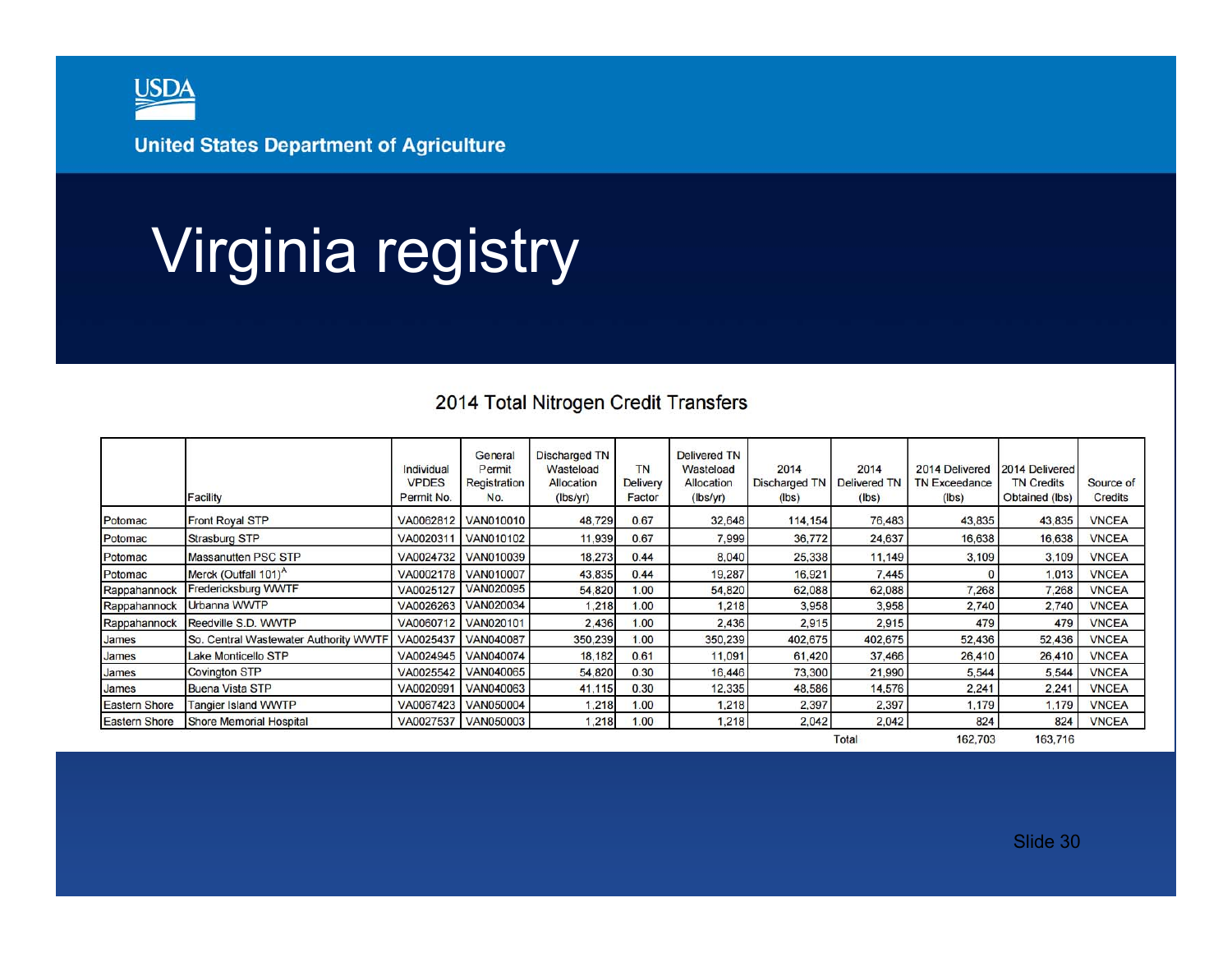

### Chesapeake Bay Nutrient Trading Registry

| Home / Projects / New Project                                                 |                                                                                                                                                                                        |                                                           |                  |         |                                |                     | CHESAPEAKE BAY NUTRIENT TRADING REGISTRY                                |                                        |
|-------------------------------------------------------------------------------|----------------------------------------------------------------------------------------------------------------------------------------------------------------------------------------|-----------------------------------------------------------|------------------|---------|--------------------------------|---------------------|-------------------------------------------------------------------------|----------------------------------------|
| <b>NEW PROJECT</b>                                                            |                                                                                                                                                                                        |                                                           |                  |         |                                |                     | Home Accounts Projects Venfications Credits Trades Usage Records Market |                                        |
|                                                                               |                                                                                                                                                                                        |                                                           |                  |         | Home / Credits / Issue Credits |                     |                                                                         |                                        |
| <b>PROJECT INFO</b>                                                           |                                                                                                                                                                                        |                                                           |                  |         | <b>ISSUE CREDITS</b>           |                     |                                                                         |                                        |
| Project Name*                                                                 | My sample project                                                                                                                                                                      | State*                                                    | Pennsylvania     |         |                                |                     | Project                                                                 | apple farm                             |
| Project Type*                                                                 | Working Lands                                                                                                                                                                          | County'                                                   | Armstrong        |         |                                |                     | Duration                                                                | Term                                   |
|                                                                               |                                                                                                                                                                                        | $\alpha$                                                  |                  |         |                                |                     | Type<br>Start year                                                      | Ex-post (after project implementation) |
| <b>Applicant Role*</b>                                                        | Working Lands                                                                                                                                                                          | Major Basin*                                              | Susquehanna      |         |                                |                     | Number of years                                                         | 2013<br>10<br>iail                     |
| <b>Property Owner</b><br>Name                                                 | <b>Land Use Conversion</b><br>Urban Stormwater                                                                                                                                         | HUC <sub>8</sub> *                                        | UpperSusquehanna |         |                                |                     | Nitrogen credits (Estimated: 100)                                       | 100<br>$\left  \cdot \right $          |
| <b>Property Owner</b><br>Telephone                                            | Septic                                                                                                                                                                                 | <b>HUC 12*</b>                                            | Select huc12     |         |                                |                     | Phosphorus credits (Estimated: 50)                                      | 20<br>$\mathbb{Z}$                     |
|                                                                               | Wastewater                                                                                                                                                                             |                                                           |                  |         |                                |                     | Sediment credits (Estimated: )                                          | $12 -$                                 |
| <b>Property Address 1</b><br>Home<br>Accounts<br>Home / Verifications / Index | Other<br><b>Verifications</b><br>Credits<br>Projects $\sim$                                                                                                                            | Credit Type*<br>Market<br>Trades $\star$<br>Usage Records | Term             |         |                                | superadmin          | Ratio<br><b>Issue Cn</b>                                                | None<br>None<br>Reserve                |
|                                                                               | <b>MANAGE VERIFICATIONS</b><br>This is a listing of all verifications that have been submitted. To submit a verification for an existing project, click the "Add Verification" button. |                                                           |                  |         |                                | + Add Verification  |                                                                         | Retirement                             |
| roject -                                                                      | All Pending Compliant Needs Action Canceled                                                                                                                                            | Site Checked                                              | Verifier         | Notes   | Status                         | Actions             |                                                                         |                                        |
| test project                                                                  | Project ID<br>51179-00001                                                                                                                                                              | 2015-01-15                                                | Sara             |         | Compliant                      | 000                 |                                                                         |                                        |
| test project                                                                  | 51179-00001                                                                                                                                                                            | 2015-04-21                                                |                  |         | Compliant                      | 000                 |                                                                         |                                        |
| maryland project                                                              | 24003-00001                                                                                                                                                                            | 2014-09-09                                                |                  |         | Compliant                      | $\circ\bullet\circ$ |                                                                         |                                        |
| maryland project                                                              | 24003-00001                                                                                                                                                                            | 2014-12-02                                                | <b>Jill</b>      | approve | Pending                        | 000                 |                                                                         |                                        |
| maryland project                                                              | 24003-00001                                                                                                                                                                            |                                                           |                  |         | Compliant                      | 000                 |                                                                         |                                        |
| maryland project                                                              | 24003-00001                                                                                                                                                                            |                                                           |                  |         | Compliant                      | 000                 |                                                                         |                                        |
| <b>Jill's farm</b>                                                            | 24021-00001                                                                                                                                                                            | 2014-12-02                                                |                  |         | Compliant                      | 000                 |                                                                         |                                        |
| apple farm                                                                    | 24009-00001                                                                                                                                                                            | 2015-01-07                                                |                  |         | Compliant                      | $\circ\circ\circ$   |                                                                         |                                        |
| Frozen farm                                                                   | 24031-00001                                                                                                                                                                            |                                                           |                  |         | Compliant                      | $\circ\bullet\circ$ |                                                                         |                                        |